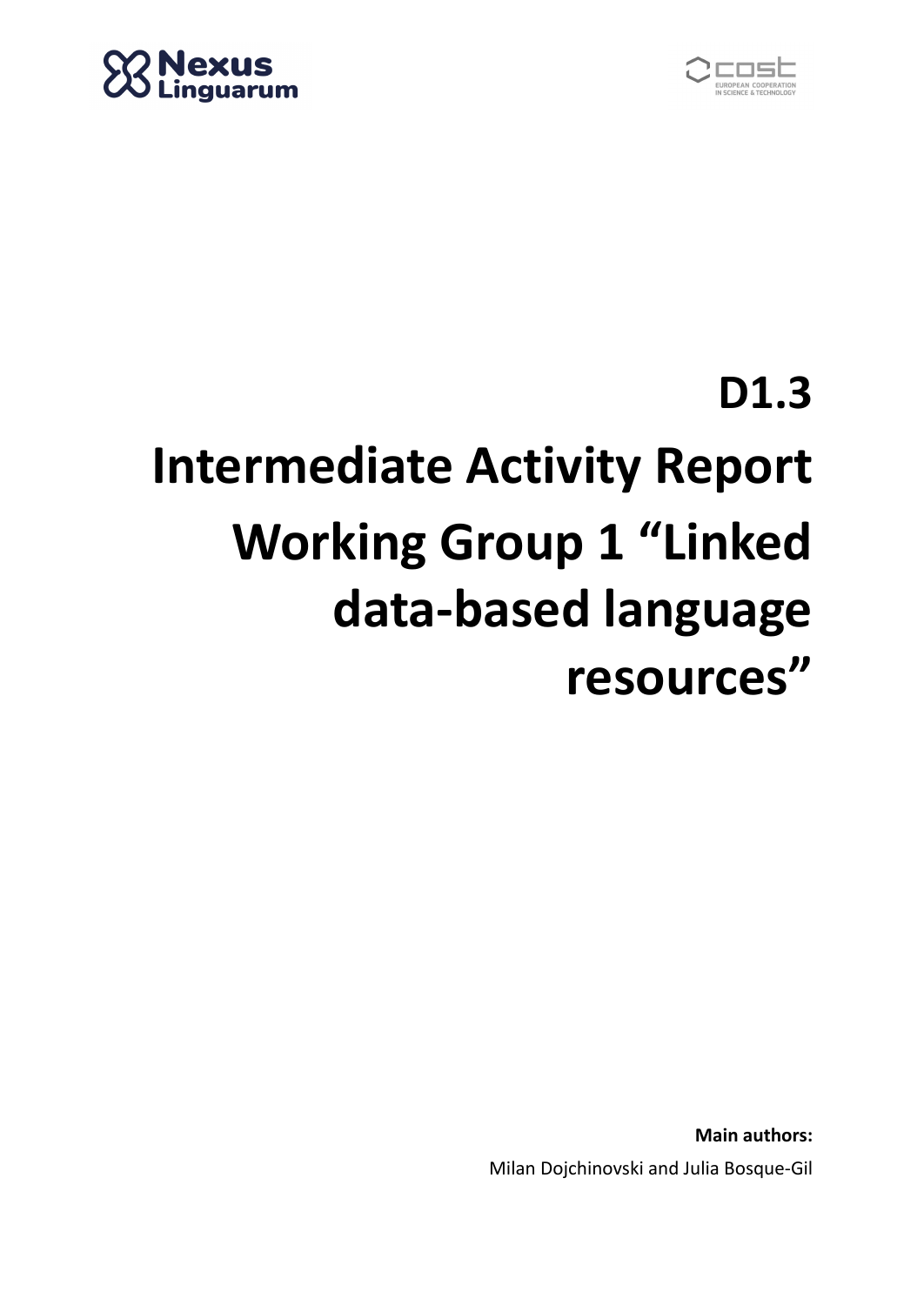

| <b>Project Acronym</b>                     | NexusLinguarum                                                                                                                                                 |
|--------------------------------------------|----------------------------------------------------------------------------------------------------------------------------------------------------------------|
| <b>Project Title</b>                       | European network for Web-centred linguistic data science                                                                                                       |
| <b>COST Action</b>                         | 18209                                                                                                                                                          |
| <b>Starting Date</b>                       | 26 October 2019                                                                                                                                                |
| <b>Duration</b>                            | 48 months                                                                                                                                                      |
| <b>Project Website</b>                     | https://nexuslinguarum.eu/                                                                                                                                     |
| <b>Chair</b>                               | Jorge Gracia                                                                                                                                                   |
| <b>Main authors</b>                        | Milan Dojchinovski, Julia Bosque-Gil                                                                                                                           |
| <b>Contributors</b><br>Svátek, Mike Rosner | Sina Ahmadi, Verginica Barbu Mititelu, Christian Chiarcos, Maria Pia di<br>Buono, Maxim Ionov, Anas Fahad Khan, Hugo Gonçalo Oliveira, Blerina Spahiu, Vojtěch |
| <b>Reviewer</b>                            | NexusLinguarum core group team                                                                                                                                 |
| Version   Status                           | final                                                                                                                                                          |
| Date                                       | 31/10/2021                                                                                                                                                     |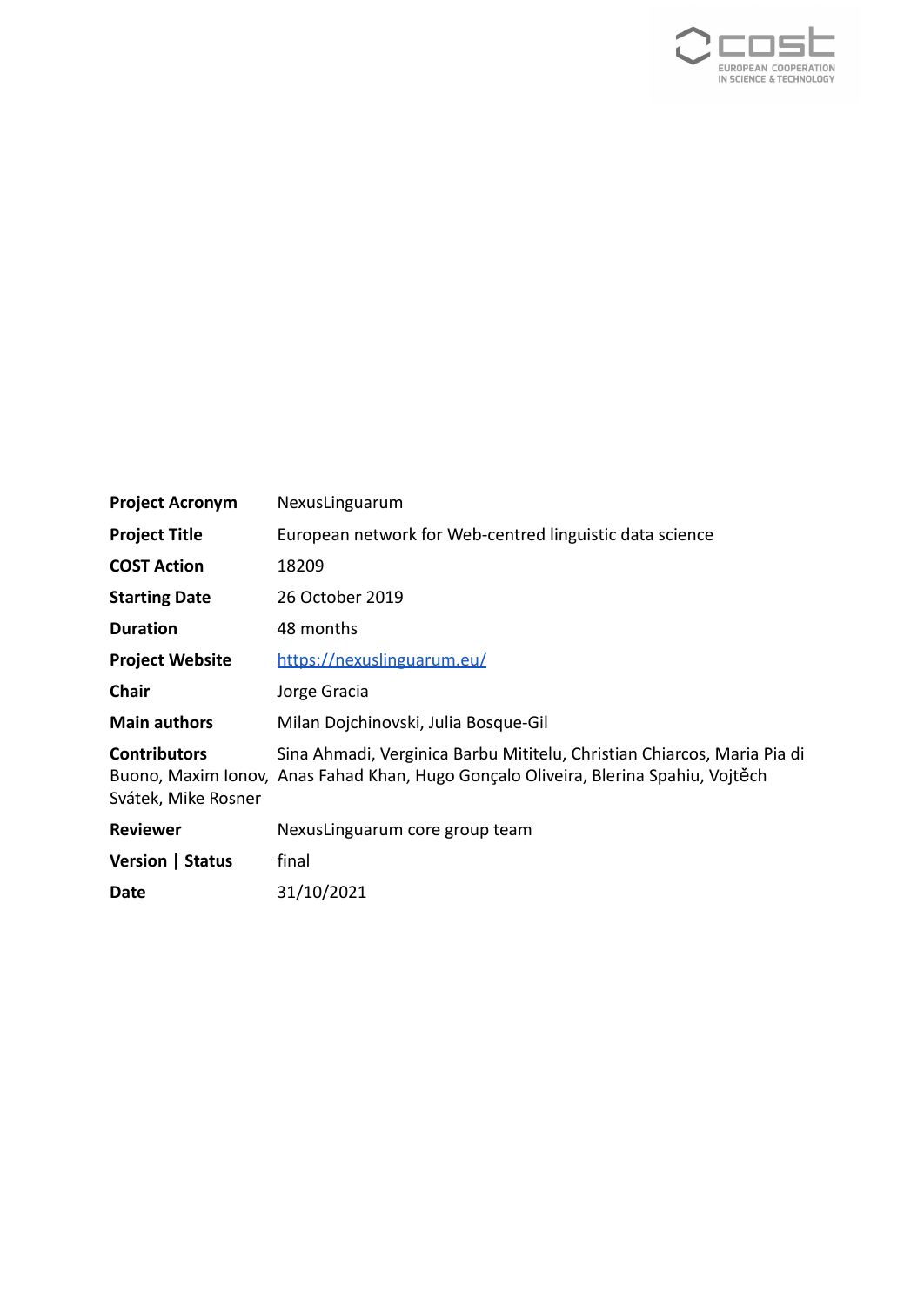



## **Acronyms List**

| CA          | <b>COST Action</b>                             |
|-------------|------------------------------------------------|
| <b>ISO</b>  | International Organization for Standardization |
| <b>LMF</b>  | Lexical Markup Framework                       |
| LD          | Linked Data                                    |
| LD4LT       | Linked Data for Language Technology            |
| LLD         | Linguistic Linked Data                         |
| <b>LLOD</b> | Linguistic Linked Open Data                    |
| <b>LOD</b>  | Linked Open Data                               |
| LR.         | Language Resource                              |
| <b>NLP</b>  | <b>Natural Language Processing</b>             |
| <b>RDF</b>  | <b>Resource Description Framework</b>          |
| <b>SOTA</b> | State Of The Art                               |
| <b>STSM</b> | <b>Short Term Scientific Mission</b>           |
| TEI         | <b>Text Encoding Initiative</b>                |
| UC          | Use Case                                       |
| WG          | <b>Working Group</b>                           |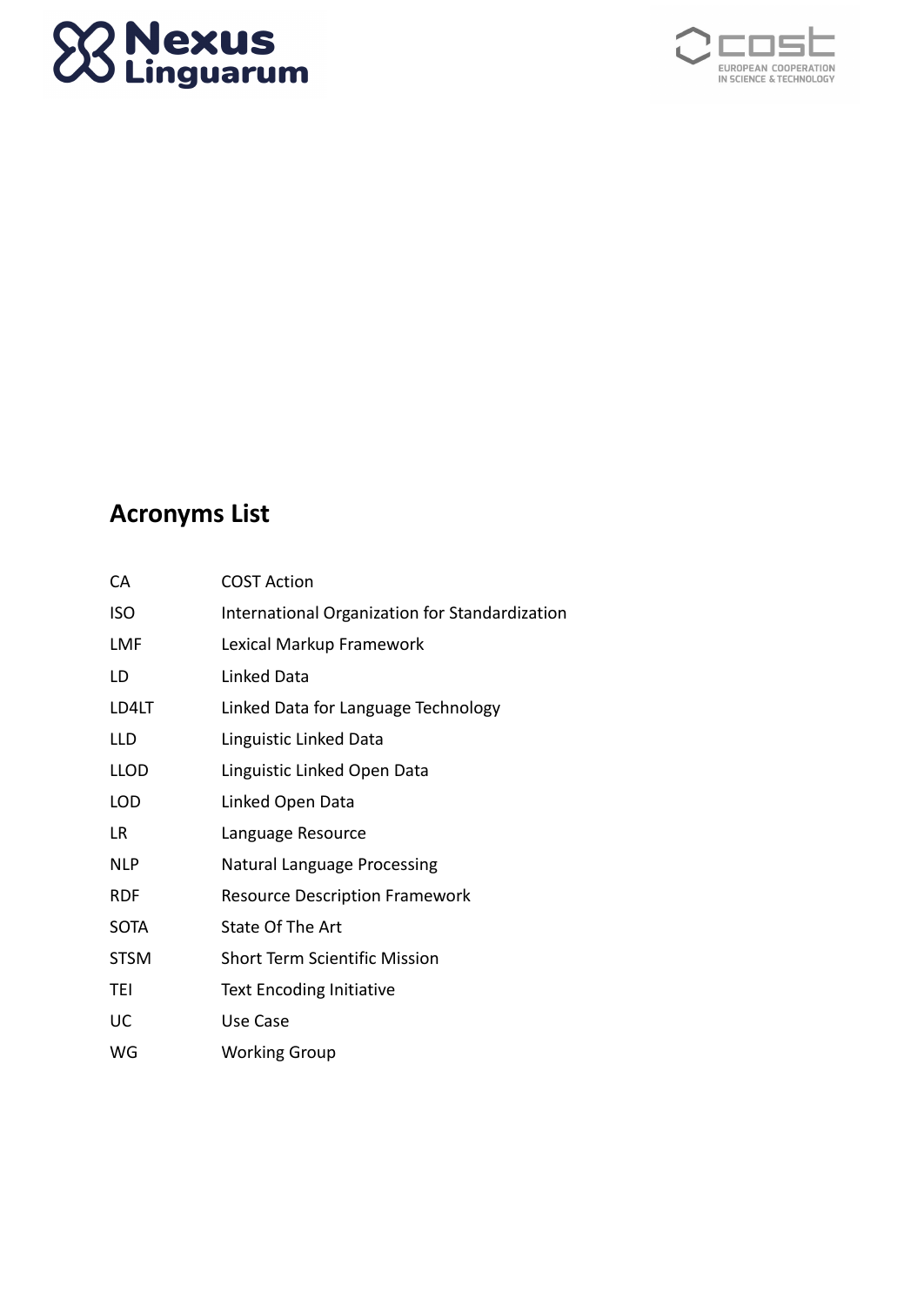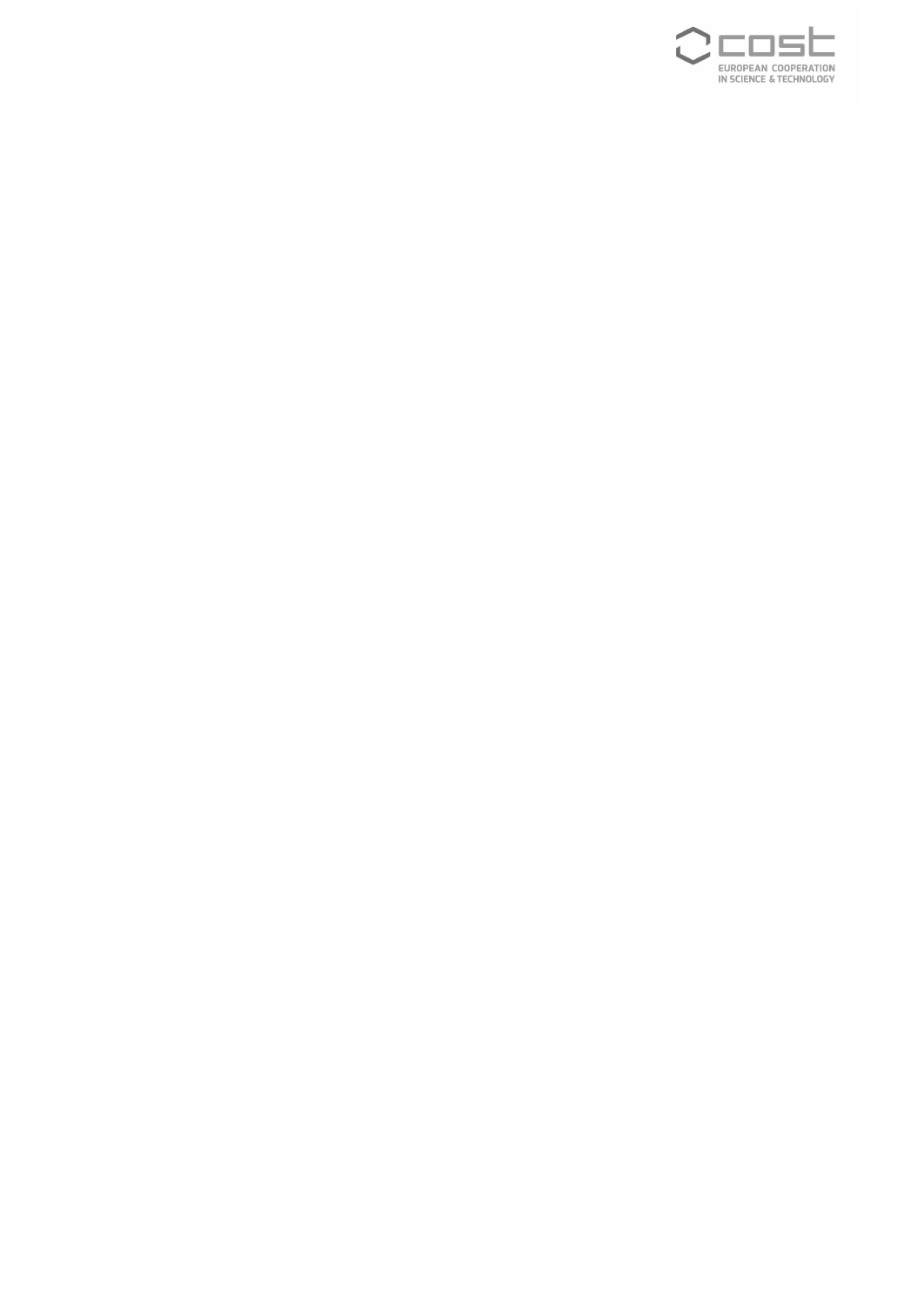



# **Table of Contents**

| <b>Executive Summary</b>                                                                             | 6                       |
|------------------------------------------------------------------------------------------------------|-------------------------|
| 1. Introduction                                                                                      | $\overline{\mathbf{z}}$ |
| 2. Tasks Reports                                                                                     | 9                       |
| 2.1. Task 1.1 LLOD modelling                                                                         | 9                       |
| 2.2. Task 1.2 Creation and evolution of LLOD resources in a distributed and collaborative<br>setting | 11                      |
| 2.3. Task 1.3 Cross-lingual data interlinking, access and retrieval in the LLOD                      | 13                      |
| 2.4. Task 1.4 Improving and monitoring quality of LLOD sources                                       | 14                      |
| 2.5. Task 1.5 Development of the LLOD cloud for under-resourced languages and domains<br>16          |                         |
| 3. Short Time Scientific Missions and Virtual Mobility Grants                                        | 17                      |
| <b>4. Organised Events</b>                                                                           | 18                      |
| 4.1 The First Training school                                                                        | 18                      |
| 4.2 The 3rd Ontolex Workshop @ LDK 2021                                                              | 19                      |
| 4.3 LD4LT Annotation Workshop @ LDK 2021                                                             | 19                      |
| 5. Other WG1 Related Activities                                                                      | 19                      |
| 5.1 Special Issue on Latest Advancements in Linguistic Linked Data                                   | 20                      |
| 5.2 Interaction with the other Working Groups                                                        | 20                      |
| 5.2.1 WG1 - WG3 Collaboration                                                                        | 20                      |
| 5.2.2 WG1 - WG4 Collaboration                                                                        | 21                      |
| <b>6. Future Directions and Summary</b>                                                              | 22                      |
| 7. Publications                                                                                      | 23                      |
| WG1 (publications spanning across all tasks)                                                         | 23                      |
| T1.1                                                                                                 | 23                      |
| T1.2                                                                                                 | 23                      |
| <b>References</b>                                                                                    | 25                      |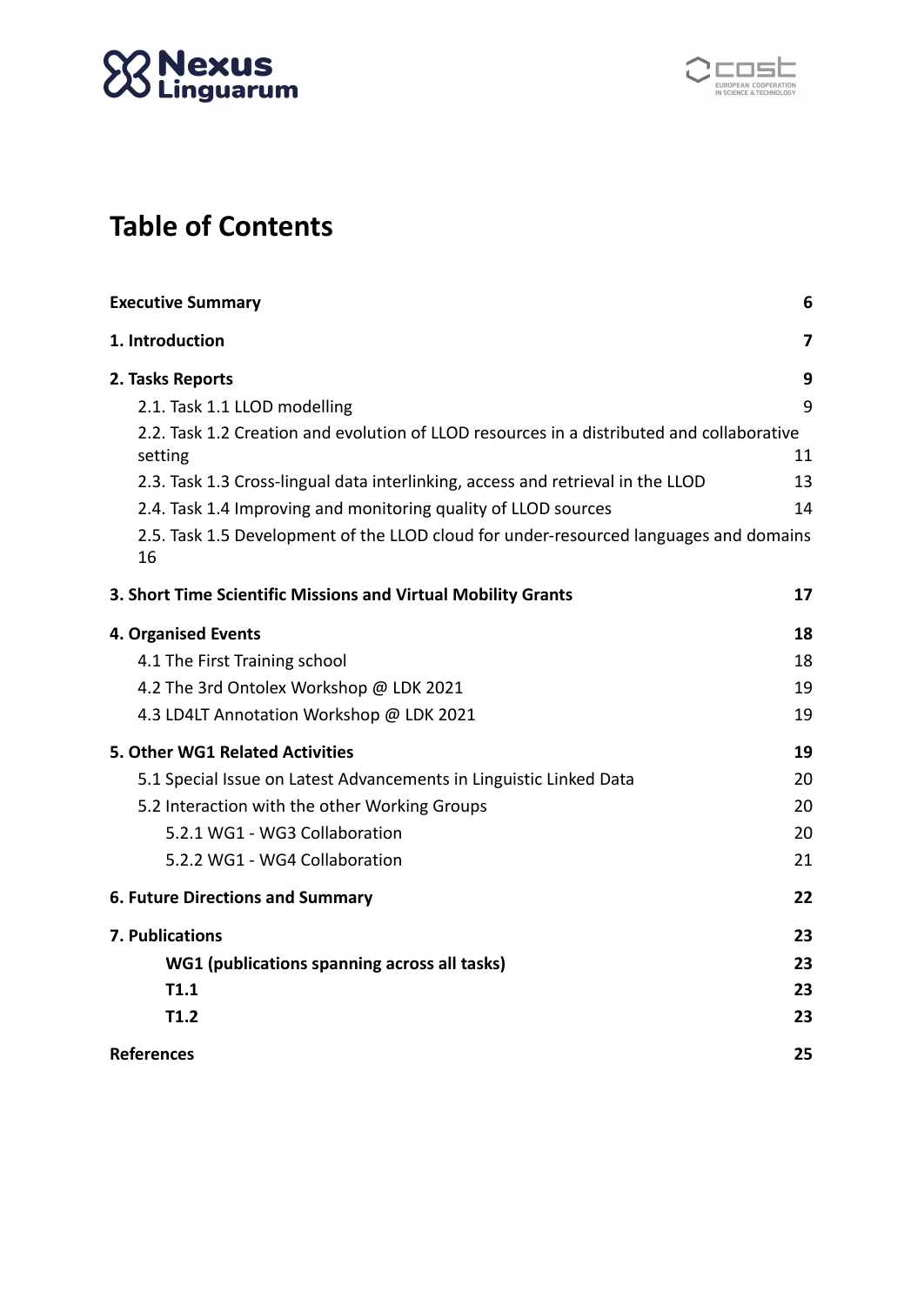



### <span id="page-5-0"></span>**Executive Summary**

This report summarises the progress and the status of the work of Working Group 1 (WG1), "Linked data-based language resources", as part of the NexusLinguarum COST Action (CA) CA18209 during its first 24 months of activity. Over the course of these two years WG1 has successfully managed to establish a stable leading structure and both inter-WG and intra-WG collaborative dynamics. The WG has fulfilled its defined goals for the first half of the Action, namely: starting to provide foundations for development, publishing, modelling, linking, enrichment, quality assurance and repair of Linguistic LOD resources. The WG has addressed these goals by the active collaboration of its members, the organization of events such as training schools and workshops, the execution of Short Time Scientific Missions and Virtual Mobility Grants, and the dissemination of the resulting work via the organization of a special issue.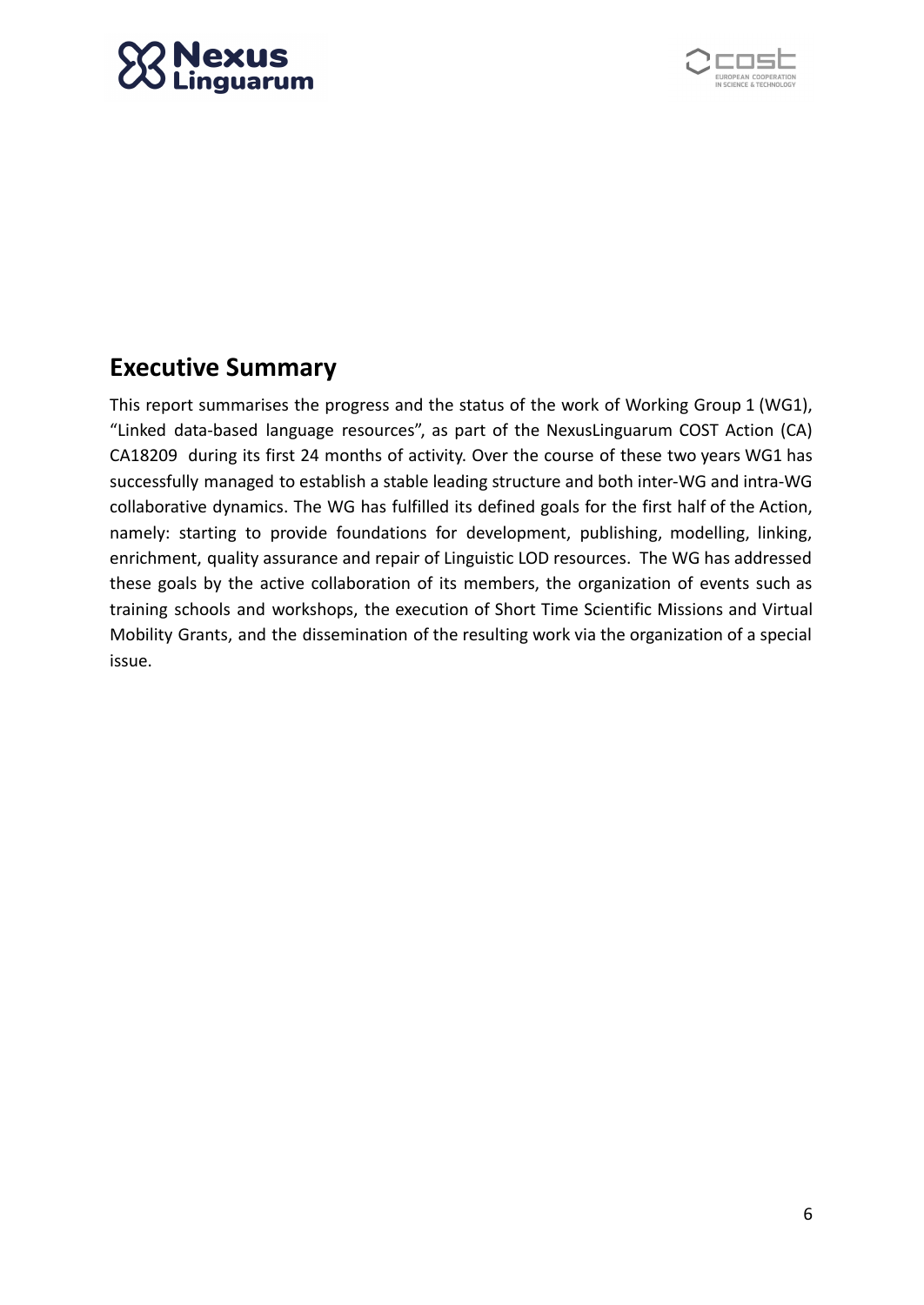



### <span id="page-6-0"></span>**1. Introduction**

Language resources (LRs) play a key role in research in humanities and in the development of NLP applications. Working Group 1 (WG1) aims to bring the benefits of the linked (open) data (LOD) paradigm to these areas in order to make them more easily discoverable, reusable and interoperable both with one another and with the tools consuming them. Specifically, WG1 is concerned with layering the foundations and developing best practices for the evolution, creation, improvement diagnosis, repair and enrichment of Linguistic LOD resources and value chains.

The first few months of the Action were dedicated to structuring and planning the work within WG1. From an organizational perspective, first, working group (co-)leaders have been elected. Next, an open call for task (co-)leader nominations has been announced during which task (co-)leaders have been elected. Immediately after the 1st plenary meeting in January 2020 in Prague, Czech Republic, the WG1 members have agreed on a date/time for regular coordination calls which are currently running each month on Friday at 10 a.m. CEST in the third week of the month. For the first half period of the NexusLinguarum CA the WG1 has organised over 20 regular calls. As of October 2021, WG1 consists of over 78 members.

The work within WG1 is organised into five tasks, each dedicated to a particular aspect of the Linguistic Linked Data lifecycle. Task 1.1 focused on LLOD modelling (see [Section](#page-8-1) 2.1), Task 1.2 focused on creation and evolution of LLOD resources in a distributed and collaborative setting (see [Section](#page-10-0) 2.2), Task 1.3 focused on cross-lingual data interlinking, access and retrieval in the LLOD (see [Section](#page-12-0) 2.3), Task 1.4 aiming at improving and monitoring quality of LLOD sources (see **[Section](#page-13-0) 2.4)** and Task 1.5 dedicated to development of the LLOD cloud for under-resourced languages and domains (see [Section](#page-15-0) 2.5). Each task is led by a task leader and a task co-leader, with expertise profiles complementing each other. Table 1 summarises this structure.

While the WG1 tasks advance in parallel, joining efforts periodically depending on the goals defined in roadmaps for each grant period and agreed within WG1, Task 1.5 is particularly suitable for collaborative work with other tasks. The reason for this lies in the fact that features related to under-resourced languages might affect each of the stages of the LRs generation cycle, from modelling to the quality assessment of the resulting resource.

During these past two years, there were a number of events supported by NexusLinguarum and with particular relevance to WG1.

*The first online training school* in the context of the Action, [Introduction](http://eurolan.info.uaic.ro/2021/index.html) to Linked Data for [Linguistics,](http://eurolan.info.uaic.ro/2021/index.html) was an online event taking place on February 8-12, 2021. The training school aimed at promoting and teaching the foundations of linguistic data science and its related technologies to people from both academia and industry, and was organised under the umbrella of the EUROLAN series of Summer Schools. See [Section](#page-17-1) 4.1 for more information on the training school.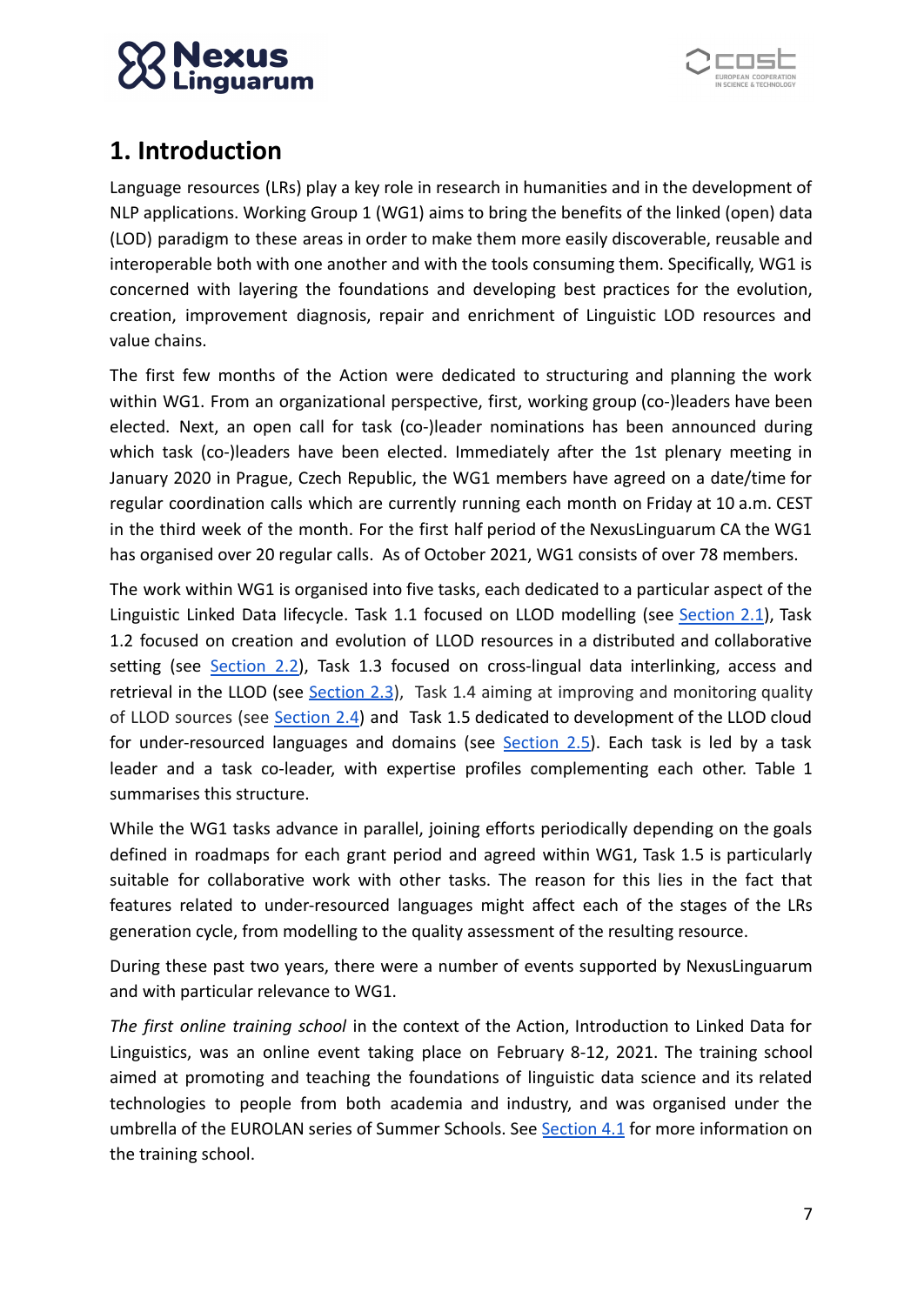



| <b>Role</b>                   | <b>Person</b>         | <b>Country</b>        |  |
|-------------------------------|-----------------------|-----------------------|--|
| WG1 leader                    | Milan Dojchinovski    | <b>Czech Republic</b> |  |
| WG1 co-leader                 | Julia Bosque-Gil      | Spain                 |  |
| Task 1.1 leader and co-leader | Christian Chiarcos    | Germany               |  |
|                               | Anas Fahad Khan       | Italy                 |  |
| Task 1.2 leader and co-leader | Maria Pia di Buono    | <b>Italy</b>          |  |
|                               | Verginica Mititelu    | Romania               |  |
| Task 1.3 leader and co-leader | Mike Rosner           | Malta                 |  |
|                               | Sina Ahmadi           | Ireland               |  |
| Task 1.4 leader and co-leader | <b>Blerina Spahiu</b> | Italy                 |  |
|                               | <b>Vojtech Svatek</b> | <b>Czech Republic</b> |  |
| Task 1.5 leader and co-leader | Hugo Gonçalo Oliveira | Portugal              |  |
|                               | Max Ionov             | Germany               |  |

**Table 1.** Structure of WG1 (as of October 31st, 2021).

The WG1 members also actively participated in the organization of the *Language, Data and Knowledge Conference (LDK) 2021*, which took place on September 2nd and 3rd in Zaragoza, Spain. WG1 members have contributed with papers presented at the main conference but also WG1 has been involved in the organization of several WG1 related events co-located with LDK: *the 3rd W3C Ontolex Workshop* (see [Section](#page-18-0) 4.2) and *the W3C LD4LT Annotation Workshop* (see **[Section 4.3](#page-18-1)**), which are well aligned with the [Task 1.1](#page-8-1) activities.

WG1 members have also organised a special issue in the Semantic Web Journal on ["Latest](http://www.semantic-web-journal.net/blog/call-papers-special-issue-latest-advancements-linguistic-linked-data) [Advancements](http://www.semantic-web-journal.net/blog/call-papers-special-issue-latest-advancements-linguistic-linked-data) in Linguistic Linked Data". The special issue aims at gathering high-quality contributions, supported by a robust evaluation, which present an advancement in the state-of-the-art in the field of LLD methodologies and technologies and their use for NLP and provide insights into the new challenges ahead. For more information about the special issue see [Section 5.1](#page-19-0).

WG1, and in particular Task 1.2 and Task 1.5 co-leaders supported with few other NexusLinguarum members, have published a policy brief on the inclusion of data from under-resourced languages. More information about the policy brief can be found in [Section](#page-15-0) [2.5](#page-15-0).

For the first half of the NexusLinguarum CA, WG1 has contributed to the following set of deliverables:

- [D1.1 Report and Training Materials of the 1st Training School](https://nexuslinguarum.eu/wp-content/uploads/2021/05/D1_final.pdf)
- [D1.2 Policy brief about the inclusion of data from under-resourced languages](https://nexuslinguarum.eu/results/policy-brief)
- D1.3 Intermediate and final activity report (this document)

STSMs and VM grants have also provided the opportunity to boost the collaboration among WG1 members and directly contribute to the goals and the developments of particular WG1 tasks. More specifically, three WG1 related STSMs and one Virtual Mobility grant have been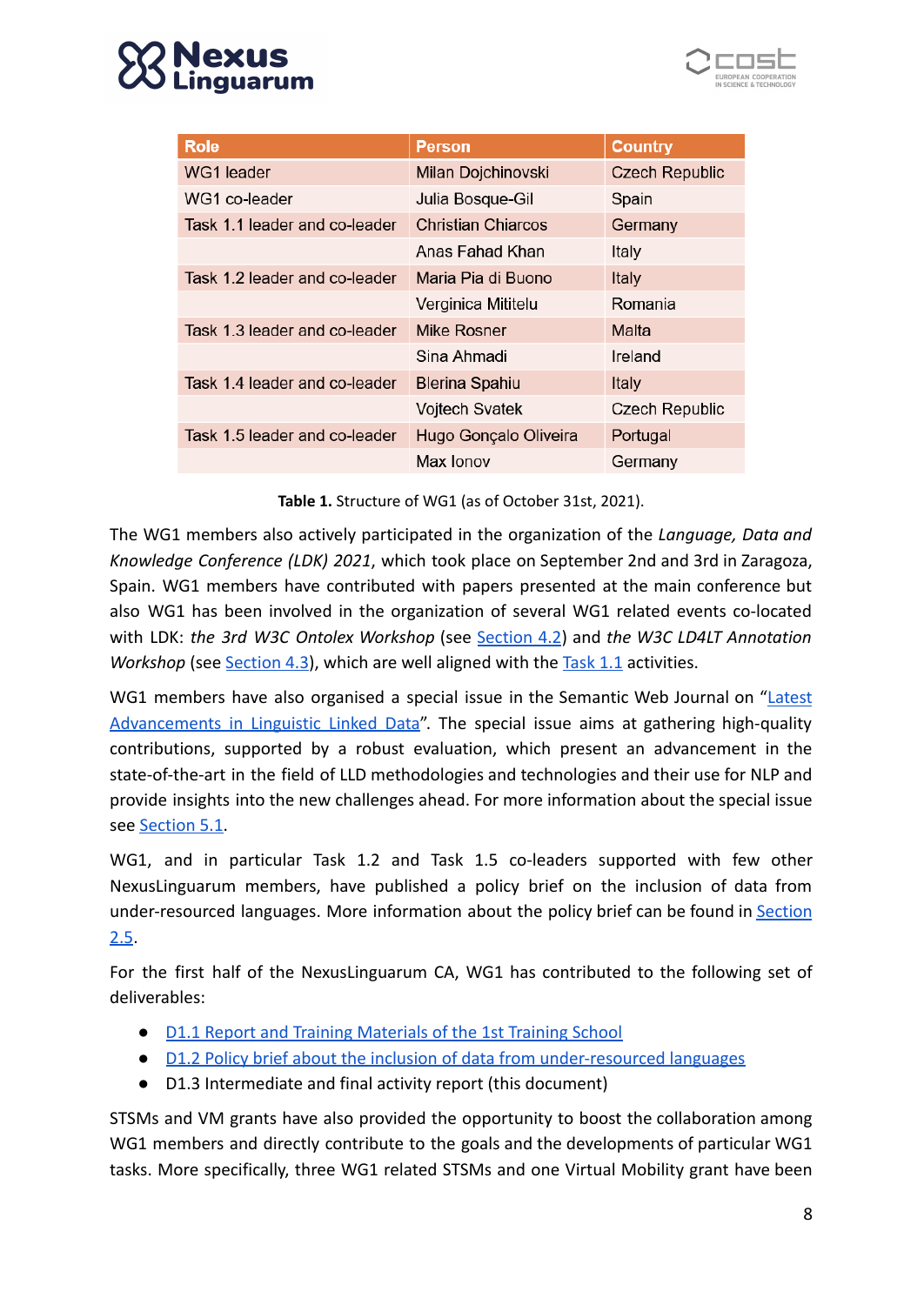



executed. More information on the STSMs and the Virtual Mobility grants can be found in [Section 3.](#page-16-0)

The remainder of this report is as follows: Section 2 provides detailed information about the progress and the status for each of the WG1 tasks. Section 3 gives an overview of the STSMs and Virtual Mobility grants which have been executed and are related to the WG1 goals. Section 4 provides a summary of the organised WG1 related events. Section 5 provides information about WG1 related activities such as the organised special issue in the Semantic Web Journal and the interactions with the other WGs. Section 6 outlines the future directions of the WG1 and provides an overall summary of the report. Finally, Section 7 lists the outcome publications generated by WG1 members in the context of the different tasks.

### <span id="page-8-0"></span>**2. Tasks Reports**

### <span id="page-8-1"></span>**2.1. Task 1.1 LLOD modelling**

**Task Leaders:**

- Leader: Christian Chiarcos
- Co-leader: Fahad Khan

#### **General Overview**

The overall goal of this task is to investigate how to model linguistic resources/phenomena/tools using Semantic Web standards, such as the Resource Description Framework (RDF), in order to facilitate the linking, integration and (re)usability of language resources modelled and published as Linguistic Linked (Open) Data (LL(O)D). More precisely, this task seeks to provide answers to the following questions:

- How to use RDF to make linguistic data and tools for working with that data more accessible, more interoperable and usable?
- Which RDF vocabularies exist for language resources, how are they currently being used and what needs improvement in terms of e.g., coverage?
- Whether sufficient resources currently exist for bridging RDF and non-RDF technology/standards (TEI<sup>1</sup>, ISO-LMF<sup>2</sup>, etc.) for language resources and if not how do we define them?
- What are the benefits of RDF as a data framework and how can disadvantages be compensated?

These questions are primarily discussed in a number of parallel telcos with narrower focus on specific types of resources (esp. lexical resources and linguistic annotations), and requirements (esp. within lexical resources).

#### **Progress as of M24**

<sup>1</sup> https://tei-c.org/

<sup>2</sup> https://www.iso.org/standard/68516.html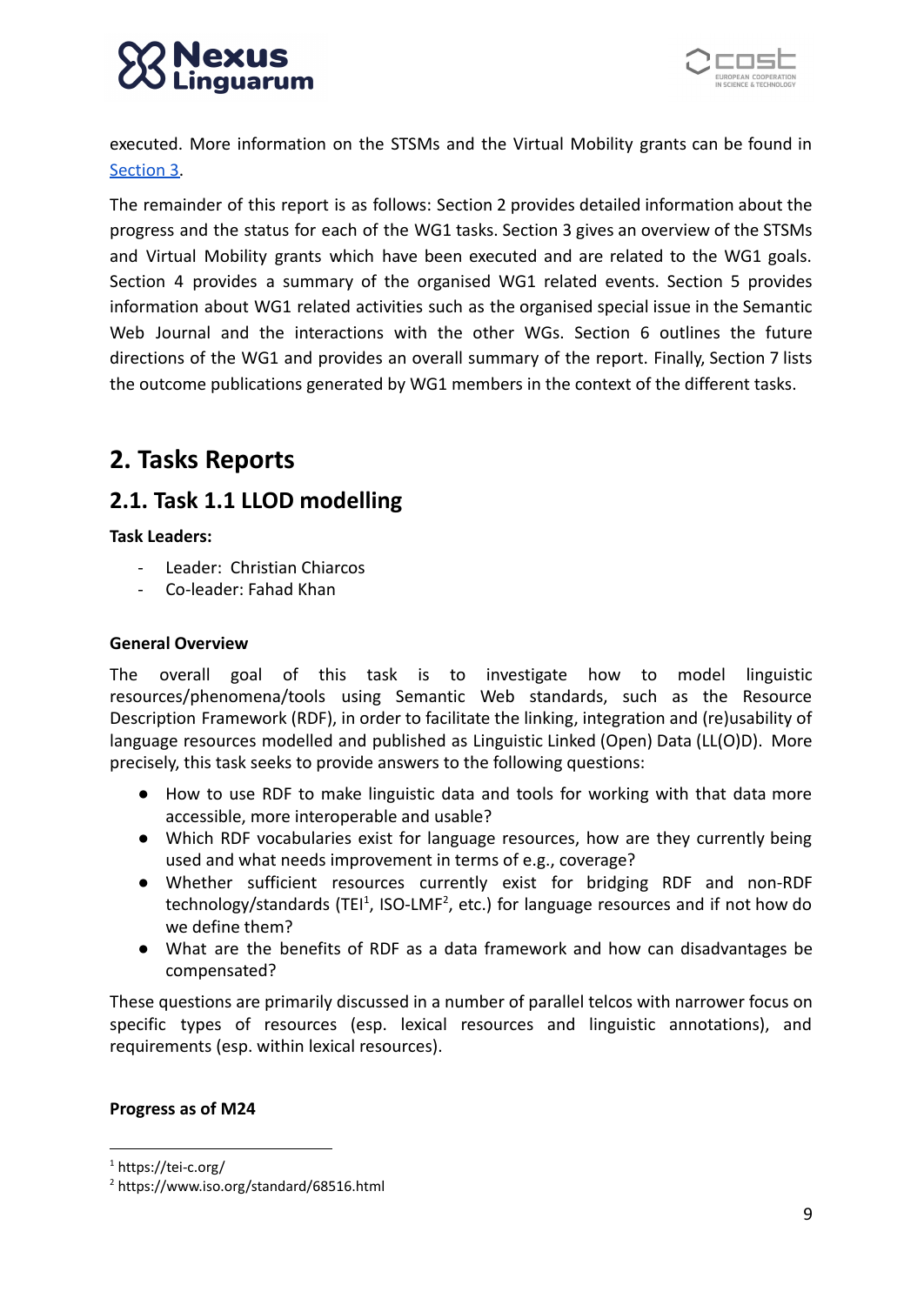

- State-of-the-Art analysis: An extensive survey was carried out within Task 1.1 covering use of specific LL(O)D vocabularies for different categories of language resources and what gaps still exist, as well as the use of these vocabularies within various prominent projects and initiatives. This survey resulted in an approx 60 page article<sup>3</sup> which was submitted to a special issue of the Semantic Web Journal on Linguistic Linked Data and is still under review.
- Community work: In this regard, Task 1.1 has focused on the facilitation of information flow (especially in terms of requirements) between NexusLinguarum participants, tasks and use cases and ongoing discussions within W3C Community Groups (CGs) OntoLex<sup>4</sup> and LD4LT.<sup>5</sup> Both task leads are co-chairs and active participants in both communities. Contact has also been made with specialists working on the Lexical Markup Framework (LMF)<sup>6</sup> and the Text Encoding Initiative (TEI) $^7$  in order to work on potential crosswalks between OntoLex and these standards. In addition, the co-leader of Task 1.1 and two other participants of the task (Penny Labropoulou and Marco Passarotti) helped to organise a CLARIN event ("CLARIN Café on Linguistic Linked Data") dedicated to initiating a closer dialogue between the linguistic linked data community and CLARIN ERIC. Speakers at the event included the Task 1.1 leader and other participants of the COST action<sup>8</sup>.
- Vocabulary development: The development of vocabularies has concerned three major lines of work, namely:
	- Vocabulary development for lexical resources (dictionaries, lexical networks, term bases) in collaboration with W3C Community Group Ontology-Lexica (OntoLex). In particular, the following examples of collaboration can be singled out:
		- Joint telcos (multimodality: together with the OntoLex group and NexusLinguarum Task 3.4 (see <u>[Section](#page-19-2) 5.2.1</u>); OntoLex-FrAC<sup>9</sup>: frequency, attestation and corpus-based information in lexical resources; OntoLex-Morphology<sup>10</sup>: co-led with NexusLinguarum Task 1.5)
		- Joint workshop (including an OntoLex workshop at LDK-2021 (see [Section 4.2\)](#page-18-0) and publications.
	- Vocabulary development for linguistic annotation (NLP web services, corpus technology) in collaboration with W3C Community Group Linked Data for Language Technology (LD4LT). This collaboration has been centred around the following points:
		- Joint telcos, so far focusing on requirement analysis
		- Survey on requirements for vocabularies for linguistic annotations on the web

<sup>3</sup>[http://www.semantic-web-journal.net/content/when-linguistics-meets-web-technologies-recent-advances-mo](http://www.semantic-web-journal.net/content/when-linguistics-meets-web-technologies-recent-advances-modelling-linguistic-linked-open-0) [delling-linguistic-linked-open-0](http://www.semantic-web-journal.net/content/when-linguistics-meets-web-technologies-recent-advances-modelling-linguistic-linked-open-0)

<sup>4</sup> <https://www.w3.org/community/ontolex/>

<sup>5</sup> <https://www.w3.org/community/ld4lt/>

<sup>6</sup> <http://www.lexicalmarkupframework.org>

<sup>7</sup> <https://tei-c.org>

<sup>8</sup> <https://www.clarin.eu/event/2021/clarin-cafe-linguistic-linked-data>

<sup>9</sup> https://www.w3.org/community/ontolex/wiki/Frequency, Attestation and Corpus Information

<sup>10</sup> <https://www.w3.org/community/ontolex/wiki/Morphology>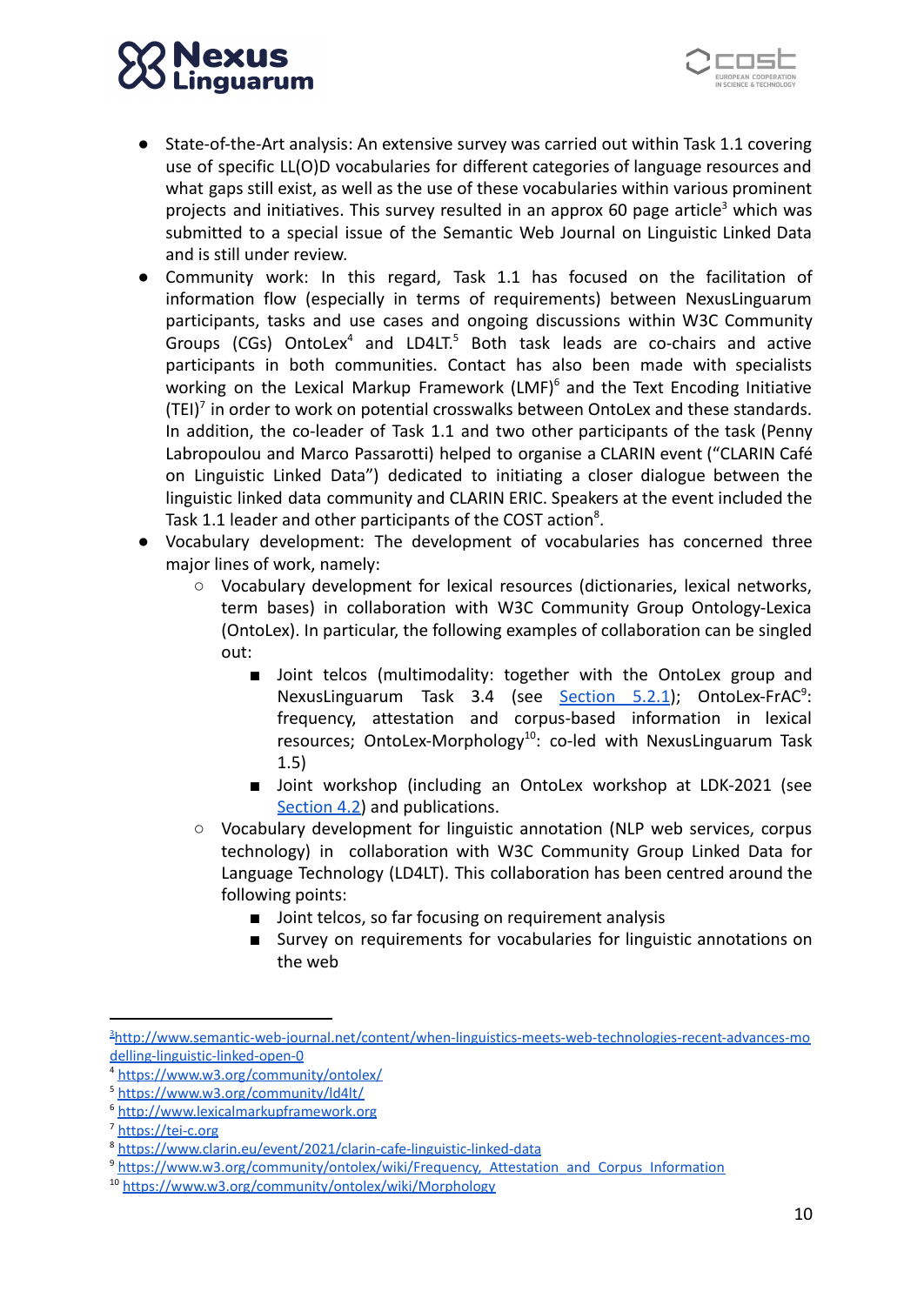



- Joint workshop on "Harmonizing Linguistic Annotations" at LDK-2021 (see [Section](#page-18-1) 4.3). This focused on providing (and recording) background descriptions as well as use case descriptions.
- Proposals for new OntoLex modules and ideas for additional potential modules. These proposals and suggestions have arisen from collaboration between NexusLinguarum tasks and OntoLex, including a planned terminology module as well as specific requirements for modelling discourse phenomena (UC 4.2.2) and spatio-temporal data (UC 4.2.1), as well as within LD4LT, including a suggestion on Fragment Identifiers.

#### **Future plans**

Future plans include:

- Continuing collaboration between NexusLinguarum and the W3C Community Groups with the intention of bringing to publication of OntoLex-FrAC and OntoLex-Morphology.
- Further discussions as to how to bridge between LLOD standards and other, pre-existing standards, including:
	- Potential further development and testing of a XSLT transformation between TEI-LEX  $0^{11}$  and OntoLex-Lemon<sup>12</sup> on the basis of an already existing transformation devised by John McCrae and Laurent Romary;
	- Continued discussions with the drafters of the ongoing multipart version of LMF with the ISO working group, ISO/TC 37/SC 4/WG 4, to establish a closer alignment and harmonization between OntoLex and LMF
- Further discussions on how to create more synergies and collaborations between the LLD community and research infrastructures such as CLARIN especially with regard to LLD models and vocabularies
- Follow on work from the SOTA survey to see how the gaps which were identified (in terms of the need for new models for different kinds of language resources) can be filled in.

### <span id="page-10-0"></span>**2.2. Task 1.2 Creation and evolution of LLOD resources in a distributed and collaborative setting**

#### **Task Leaders:**

- Leader: Maria Pia di Buono
- Co-leader: Verginica Barbu Mititelu

#### **General Overview**

The goal of this task is to describe the creation and evolution of LLOD resources in a distributed and collaborative setting. New approaches will be analysed to the distributed and collaborative creation and extension of LRs that allow parties to easily extend existing resources and publish their own extensions as LD.

#### **Progress as of M24**

<sup>11</sup> <https://dariah-eric.github.io/lexicalresources/pages/TEILex0/TEILex0.html>

<sup>12</sup> <https://www.w3.org/2016/05/ontolex/>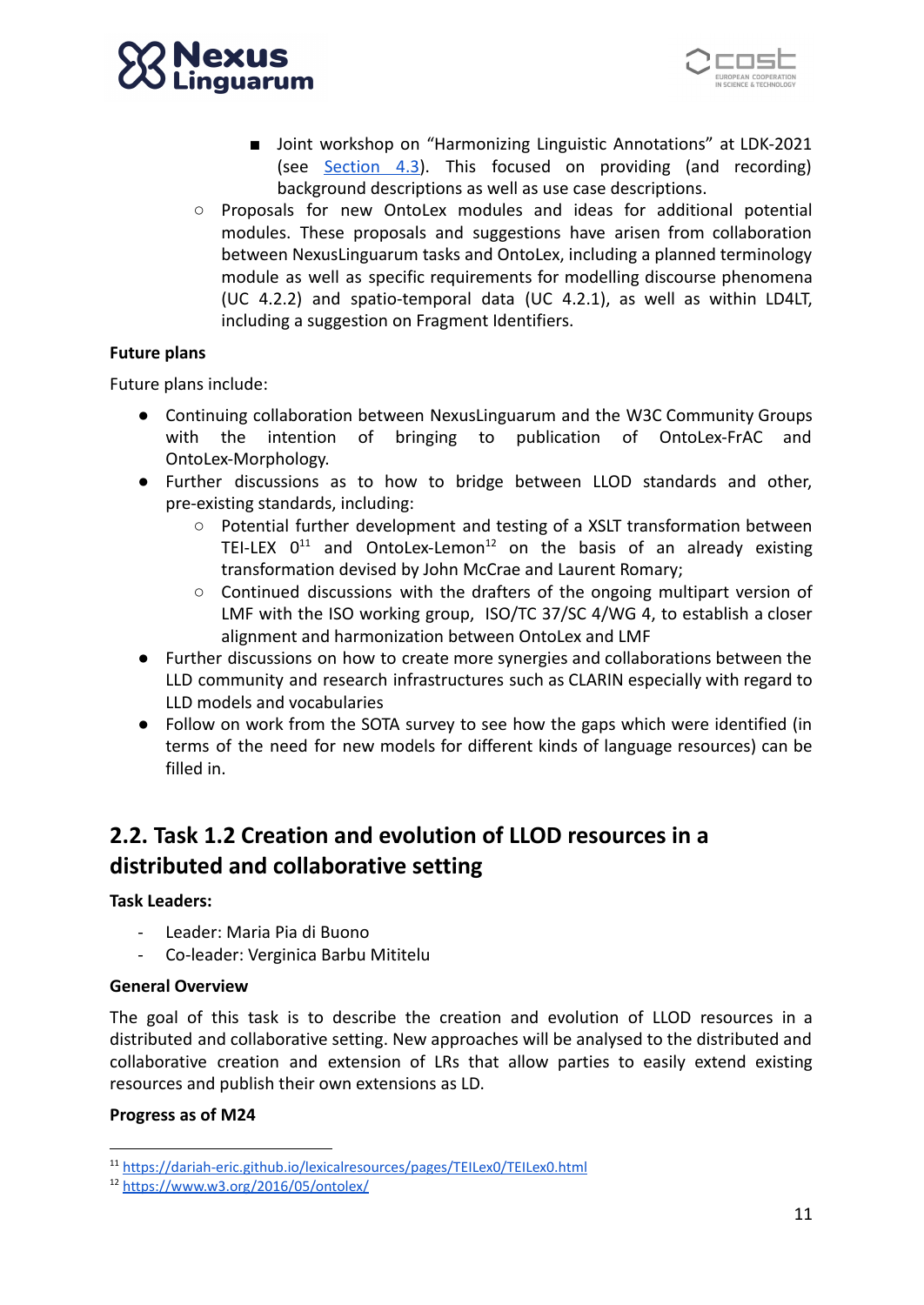



● State-of-the-Art of linked data (LD) resources: in collaboration with Task 1.4 and Task 1.5, an extensive analysis of the metadata of the LD resources in two repositories (LOD Cloud<sup>13</sup> and Annohub<sup>14</sup>) was carried out. Although all metadata fields are important, we particularly focused on three of them: language, domain and type, the last two especially with regard to linguistically relevant resources. Their investigation revealed the need to deal with inconsistencies and gaps in information representation, all of which meant some automatic, but mainly manual intervention in the respective fields. The analysis offers insights into the two repositories' coverage of LD resources for different languages, of different types and for different domains. Furthermore, we evaluate the accessibility/availability of existing linguistic LD resources (see Task 1.4).

The description of the whole process, the decisions made and the results obtained are all presented in the paper "Paving the Way for Enriched Metadata of Linguistic Linked Data<sup>"15</sup>, submitted to a special issue of the Semantic Web Journal on Linguistic Linked Data and still under review.

- Proposal of META-SHARE Enriched LLD (MELLD), enriched and META-SHARE aligned metadata for the resources in the two repositories, made available in GitHub<sup>16</sup>.
- Survey on the obstacles for LD reuse, extension, and creation<sup>17</sup>. Designing this survey meant to offer a clearer idea on what prevents people from:
	- (re)using existing resources,
	- extending such resources,
	- creating new LD resources,
	- using one of the available vocabularies/schemas.

The survey was sent out to various mailing lists. The (preliminary) results were presented in the WG1 meeting in the NexusLinguarum MC meeting (29th September). Given that we got only 43 responses during the first call (summer 2021)  $18$ , we have made the decision to rethink the strategy of attracting more participants.

Synergies with other tasks: during all these two years, we have been collaborating closely with the leaders and co-leaders of Task 1.5 and Task 1.4, as investigation of the languages represented in the repositories naturally leads to the discovery of under-resourced ones, while metadata assessment also implied checking the availability of the resources dump files and/or SPARQL endpoint, given that lack of maintenance is one of the frequent complaints with respect to language resources in general.

#### **Future plans**

For the near future:

● Reach out to more language resources developers and users to have a clearer understanding of the obstacles in the creation, publication, reuse, linking of resources;

<sup>13</sup> <https://lod-cloud.net>

<sup>14</sup> <https://annohub.linguistik.de/>

<sup>15</sup> <http://www.semantic-web-journal.net/content/paving-way-enriched-metadata-linguistic-linked-data-0>

<sup>16</sup> <https://github.com/unior-nlp-research-group/melld>

<sup>17</sup> <https://forms.gle/aaCHV1fsxM9CbJjA7>

<sup>18</sup> <https://docs.google.com/spreadsheets/d/102XbYrcVnw-A4bo-D7MhorPX4WCKnohHYSHKZlHMwR8/>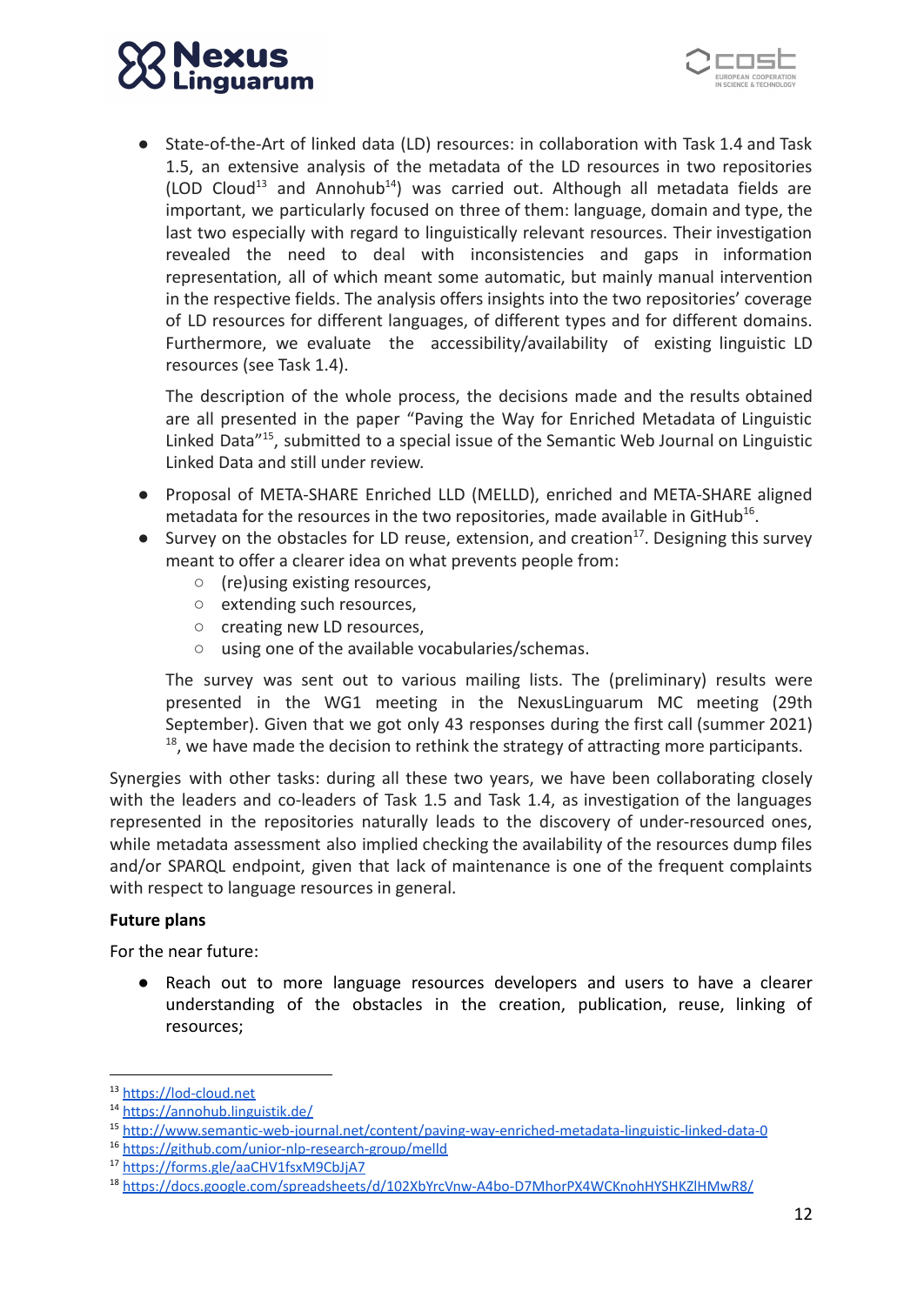



● Publish the results of the survey.

Long-term goals:

- Focus on the evolution of language resources;
- Propose a methodology to ease the (re)use and the creation of LLD in a collaborative setting, which takes into account the integration of available tools to formalize LRs.

### <span id="page-12-0"></span>**2.3. Task 1.3 Cross-lingual data interlinking, access and retrieval in the LLOD**

**Task Leaders:**

- Leader: Mike Rosner
- Co-leader: Sina Ahmadi

#### **General Overview**

Within WG1, the task 1.3 focuses on cross-lingual data interlinking, access and retrieval in the LLOD by identifying and studying novel (semi-) automatic methods that help increasing the interlinking across LLOD datasets, as well as methods and techniques based on LLOD for accessing and exploiting data across different languages. To do so, we provide a general overview of *cross-linguality* versus *multilinguality*, two concepts which are related and of importance to LLOD, as follows:

- Multilinguality is a feature of a resource based on the presence of content in at least two languages. In other words, a multilingual resource is characterized as one containing information in more than one language. Examples of multilingual resources include:
	- Multilingual BERT Pretrained multilingual language model based on the top 104 languages with the largest Wikipedia using a masked language modelling (MLM) objective<sup>19</sup>. See also **[RoBERTa](https://arxiv.org/abs/1907.11692)** and [XLM-R.](https://arxiv.org/pdf/1911.02116.pdf)
	- A website which includes versions of pages in more than one language allowing the user to select the language of presentation
	- A codeswitching corpus whose sentences include segments in different languages
	- A multilingual terminology containing equivalent terms in more than one language e.g. IATE, the terminology database of the EU.
- Cross-linguality is typically applicable to tasks or operations in which items expressed in one language come to be associated with items expressed in another language. For example
	- $\circ$  Cross-lingual information retrieval (CLIR), i.e. retrieval of relevant documents that are written in a language other than the language in which the query is expressed.

 $19$  Strictly BERT encompasses an approach, a tool as well as data so it is not merely a data resource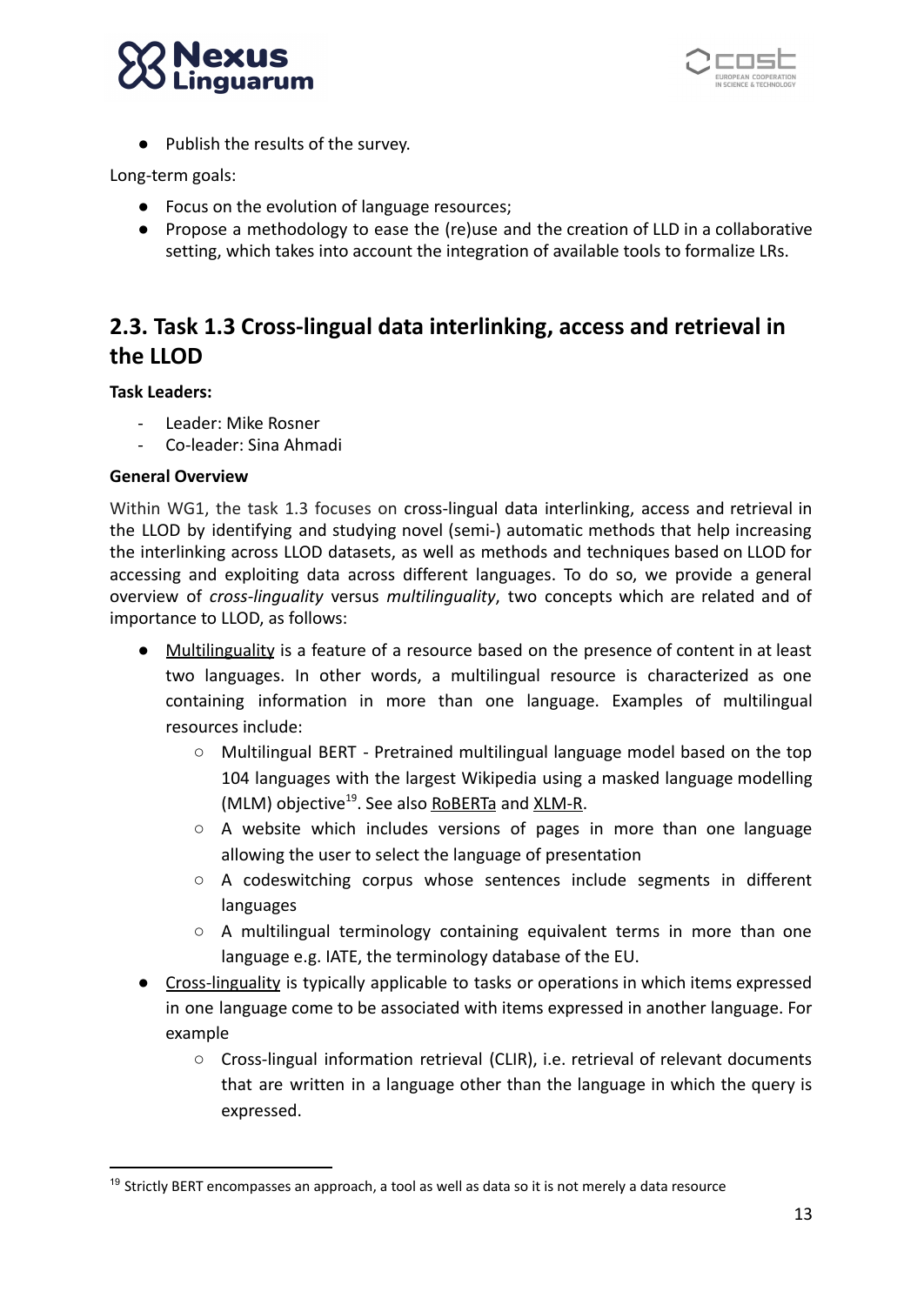



- Word translation: retrieval of a word in a target language that is semantically equivalent to a given word in a source language.
- Creation of explicit links between source and target words to support the task of word translation.

Therefore, a cross-lingual resource is characterized by the presence of links or equivalences between data in different languages that allow navigation from information in one language to information in another language. These cross-lingual links could have been established at the time of creation of the resource or at a later stage (manually or automatically discovered). A resource, an environment or an approach that allows this traversal from one language to another can thus be considered cross-lingual.

#### **Progress as of M24**

- Development of a framework for analyzing cross-linguality: Once the key features of cross-linguality were defined, we focused on resources for which cross-lingual links are manually or automatically created. To this end, we have been developing a framework for breaking down the main theme into the following four more manageable subparts as follows:
	- a. Cross-lingual Link Discovery
	- b. Cross-lingual Link Representation
	- c. Cross-lingual Link Storage and Reuse
	- d. Cross-lingual Access, Retrieval and Extraction
- Literature review: Accordingly, the WG1.3 subgroup has been scanning the literature (partly in collaboration with WG 3.3) creating summaries of what has been achieved with respect to these subtasks.

#### **Future plans**

The focus of our present work is to publish a position paper whose main aims are to

- Identify the key challenges that affect each of the above sub-themes , and
- suggest some promising future directions which address the most important of these challenges.

Ideally, some of the directions suggested could be pursued within subsequent phases of NexusLinguarum.

### <span id="page-13-0"></span>**2.4. Task 1.4 Improving and monitoring quality of LLOD sources**

#### **Task Leaders:**

- Leader: Blerina Spahiu
- Co-leader: Vojtech Svatek

#### **General Overview**

The overall goal of this task is to evaluate the quality of linguistics resources in the LOD cloud. More specifically, this task aims to provide a general overview of the quality of the LLOD resources, based on dimensions and metrics for LOD resources, and propose new metrics specifically for linguistic ones. Moreover, as a pre-step for data quality assessment,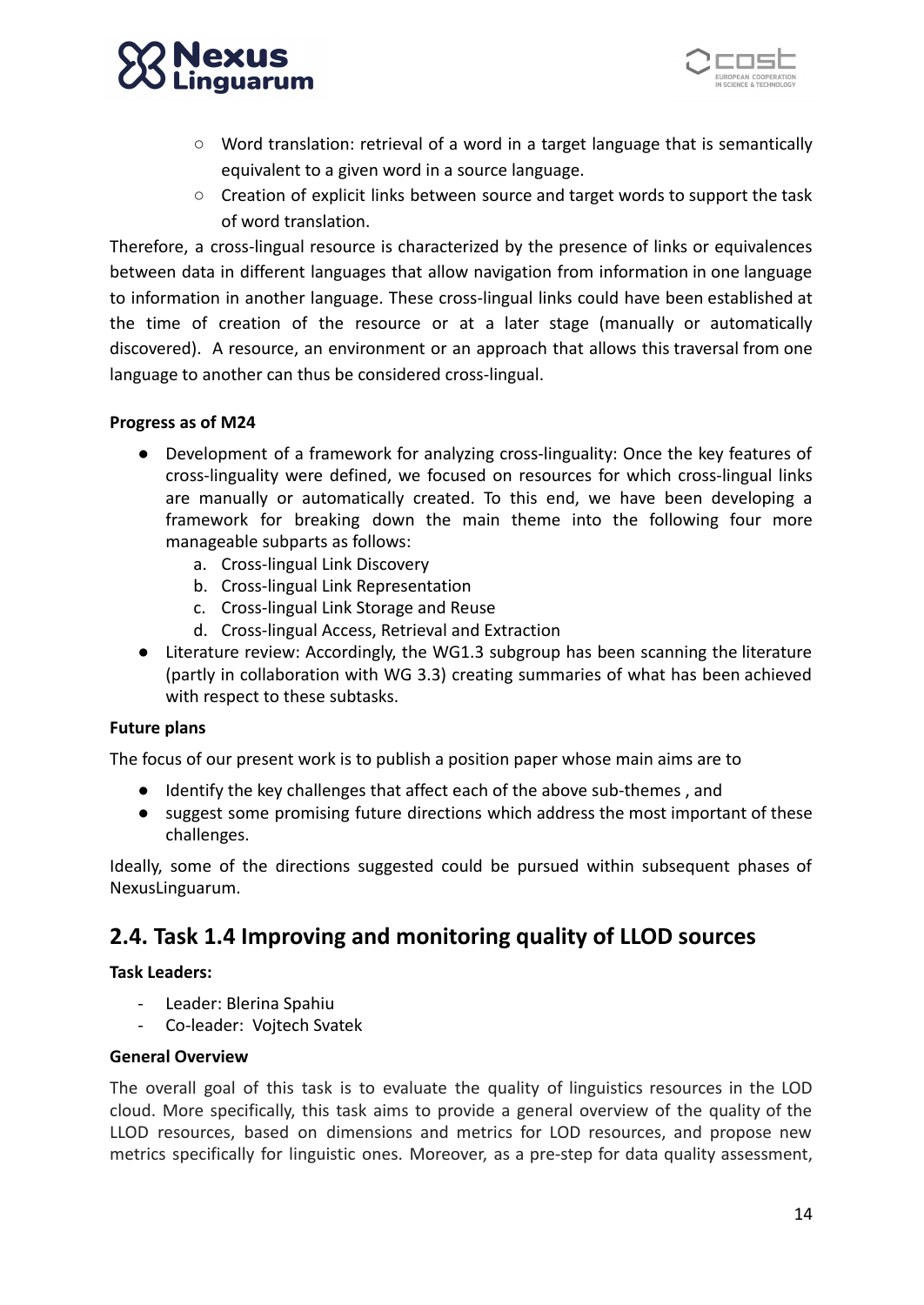

this task aims to provide an analysis of the content of LLOD by examining their content with data profiling techniques.

#### **Progress as of M24**

- State of the art of data quality: A thorough analysis was carried out in order to identify data quality dimensions and metrics that are used to estimate the quality of RDF resources. The list of the dimensions and the respective metrics have been identified. Moreover, possible tools and approaches that implement the list of defined metrics have been also identified.
- State of the art of data profiling: An extensive analysis of the approaches and tools that profile linguistics datasets has been carried out. In such analysis, we considered tools and approaches that not only provide information about the content of the dataset in the form of statistics but also those that extract patterns and summarise their content.
- Preprocessing of LLOD resources: All datasets belonging to the linguistics domain have been preprocessed. The datasets and their ontologies in the LLOD belong to different formats. Because (1) not all tools for analysis support any kind of format, and (2) datasets and their ontologies have different syntactic errors, all datasets have been preprocessed and converted into the N-Triples format, and to OWL for ontologies.
- $\bullet$  Data profiling analysis: All datasets in the LLOD have been processed with the ABSTA<sup>20</sup> profiling tool (Alva Principe et al., 2021). For each, a profile has been extracted. The profile consists of (1) a summary with patterns about the relations in the data and (2) statistics about different features (classes, properties, data types, vocabularies, external classes/properties, etc.). Currently, we are analysing such profiles with the aim of providing a general overview of the characteristics of the datasets within the linguistics domain.
- Data quality analysis: Luzzu (Debbatista et al., 2016) is considered as the main tool for quality assessment. However, there are some bugs that the Luzzu maintainers are trying to resolve. Meanwhile, we are assessing those metrics for which no implementation problems have been identified. Moreover, the ABSTAT profiling tool also gives insights about some quality issues such as cardinality constraints (Spahiu et al., 2018). Currently, we are also testing other tools that might be a good fit for the quality assessment of LLOD data.

#### **Future plans**

Short-term plan:

- Publish the result of the analysis of the LLOD profiling phase: We intend to publish the results from the analysis of the content of the LLOD datasets in order to provide users and the linguistics community an overview of the characteristics of LLOD.
- Continue collaborating with Task 1.2 and Task 1.5 and other tasks and working groups within NexusLinguarum.

Long-term plan:

- Publish the survey about quality assessment of LLOD.
- Define and propose new metrics that are specific for linguistic data.

<sup>&</sup>lt;sup>20</sup> "ABSTAT." <http://abstat.disco.unimib.it/>. Accessed 21 Oct. 2021.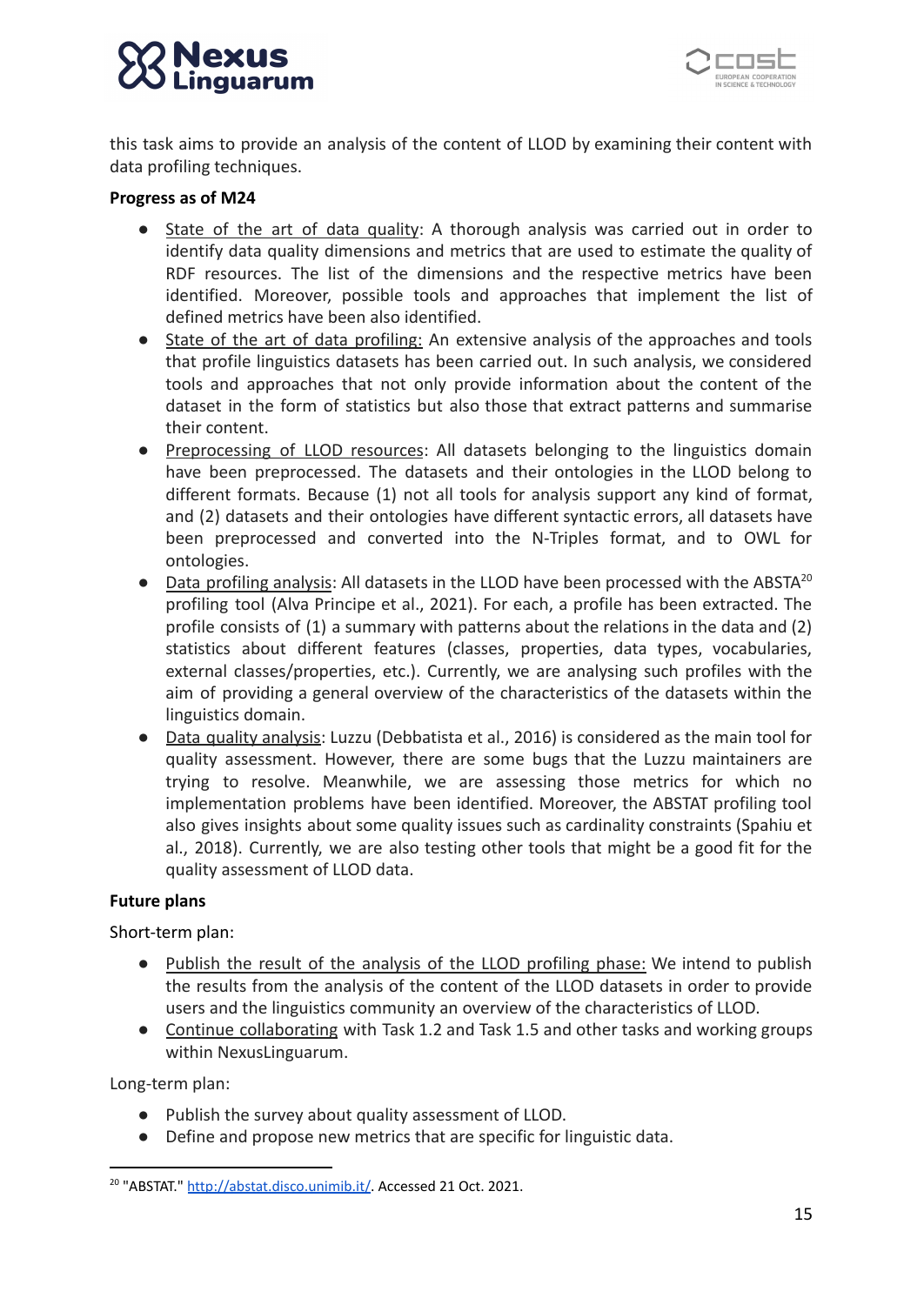



### <span id="page-15-0"></span>**2.5. Task 1.5 Development of the LLOD cloud for under-resourced languages and domains**

#### **Task Leaders:**

- Leader: Hugo Goncalo Oliveira
- Co-leader: Maxim Ionov

#### **General Overview**

The main goal of this task is to **evaluate**, **improve** and **promote** the presence of under-resourced languages and domains in the LLOD cloud. More specifically:

- To evaluate the current language distribution in the LLOD cloud;
- To chart possible ways for increasing coverage for languages and domains that are currently under-represented in the LLOD cloud;
- To promote using LD technologies among people working with under-resourced languages.

Given the "vertical" nature of the task, i.e. having intersections with all the other tasks in the WG1, most of the work is collaborative among members in different tasks.

#### **Progress as of M24**

- State-of-the-art of LD resources (in collaboration with Task 1.2 and Task 1.4): An overview of the status of languages and domains in the LOD cloud and Annohub, with a focus on the LLOD cloud, including an analysis according to linguistic resource types. Language representation in the LLOD cloud was further analysed, as well the types of linguistic resources, which resulted in insights on language representativeness and languages being under-resourced in the LLOD cloud, all described in the paper "Paving the Way for Enriched Metadata of Linguistic Linked Data", submitted to a special issue of the Semantic Web Journal on Linguistic Linked Data (under review at the time of submitting the report).
- Participation in designing the survey about LD knowledge and usage among language professionals (in collaboration with Task 1.2 and Task 1.4), described among Task 1.2 results.
- Vocabulary development for representing morphological data in RDF as an OntoLex module (in collaboration with Task 1.1). Participation in the discussions about morphological data representation to make sure that under-resourced languages are taken into account and the module will be applicable to morphological features that some of these languages possess.
- Vocabulary development and dataset conversion for language documentation data (in collaboration with Task 1.1). Publishing a new LD resource using an RDF-native vocabulary Ligt<sup>21</sup> as a showcase of including language documentation data in the landscape of LLOD resources.

<sup>21</sup> <https://github.com/acoli-repo/ligt>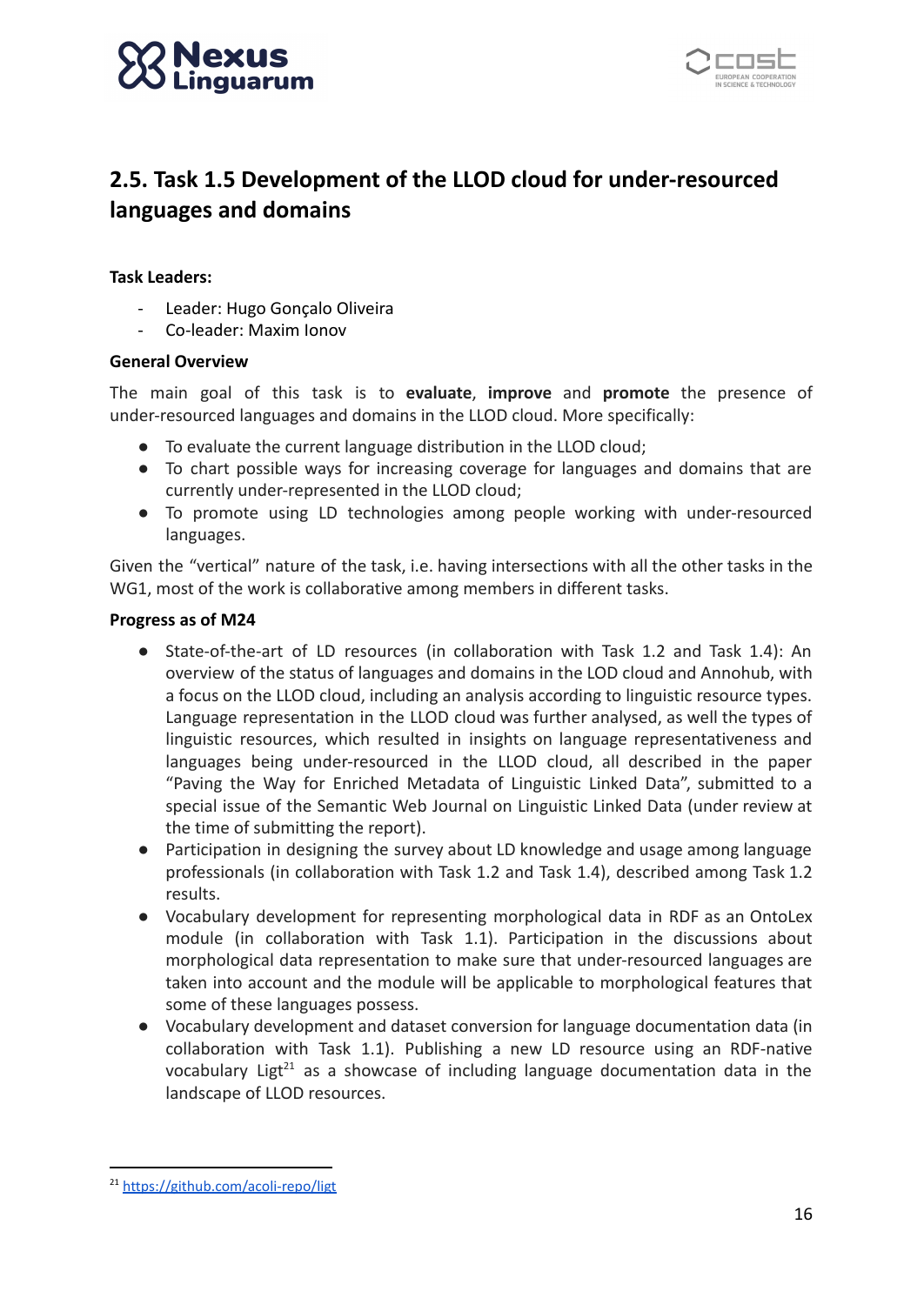



● Policy brief on increasing the digital presence of under-resource languages in and for technological development.<sup>22</sup> Language technology development hinges greatly on the existence of language resources, including lexica, corpora, databases, etc. However, there are dramatic differences in the availability of such resources across languages. This report summarises some of the main technological, cultural and socio-economic barriers for a truly multilingual Europe and proposes a set of actions to take by different stakeholder profiles, namely: researchers and developers, language data providers, policy makers and funding agencies.

#### **Future plans**

- Further promotion of publishing and using LLOD resources within language professionals dealing with under-resourced languages: organising tutorials, summer schools and workshops with a focus on converting under-resourced language data;
- Further development of OntoLex modules in order to make sure under-resourced languages and phenomena occurring in them are considered while designing the vocabularies.
- Establishing cross-WG collaborations, including WG4 to address the topic of under-represented domains.

### <span id="page-16-0"></span>**3. Short Time Scientific Missions and Virtual Mobility Grants**

Until October 2021 several STSMs and one Virtual Mobility (VM) grant have been executed. The initial plan was to conduct more STSMs, however, due to the pandemic and the travel restrictions, the execution of STSMs has been very limited or even impossible. Besides all the limitations, the NexusLinguarum CA has managed to successfully support several grants, three of which are directly related to the goals of WG1. Below, we provide a brief summary of these WG1-related grants.

**STSM-1:** *Rights [Management](https://nexuslinguarum.eu/wp-content/uploads/2021/11/Scientific-report-VictorRodriguezDoncel_app9.pdf) of Linguistic Linked Data (2021-07-12 to 2021-07-31).* The main goal of this STSM was to design representation methods of legal rights in the context of Linguistic Linked Data, with a focus on licenses for Language Resources and Technologies (LRTs) and licensing compatibility issues. Outcomes of this STSM, falling in the scope of Task 1.1, include: a draft [ODRL](https://www.w3.org/TR/2018/REC-odrl-model-20180215/) profile for LRTs, a dataset of licenses with ODRL representations and a service for the transformation of licenses expressed in the [Meta-Share](http://w3id.org/meta-share/meta-share) ontology into ODRL policies.

**STSM-2:** *Generation, [representation](https://nexuslinguarum.eu/wp-content/uploads/2021/11/Scientific-report-PatriciaMartinChozas_app6.pdf) and exploitation of terminologies in the Semantic Web (2021-07-01 to 2021-09-30).* The mission consisted mainly in discussions to agree on and implement a first version of a standard model to represent terminologies following Semantic Web formats, specifically the OntoLex-Lemon model. The main result is a data model, represented in OWL, generated and validated with the ontology editor Protégé. The main

<sup>22</sup> <https://nexuslinguarum.eu/results/policy-brief>.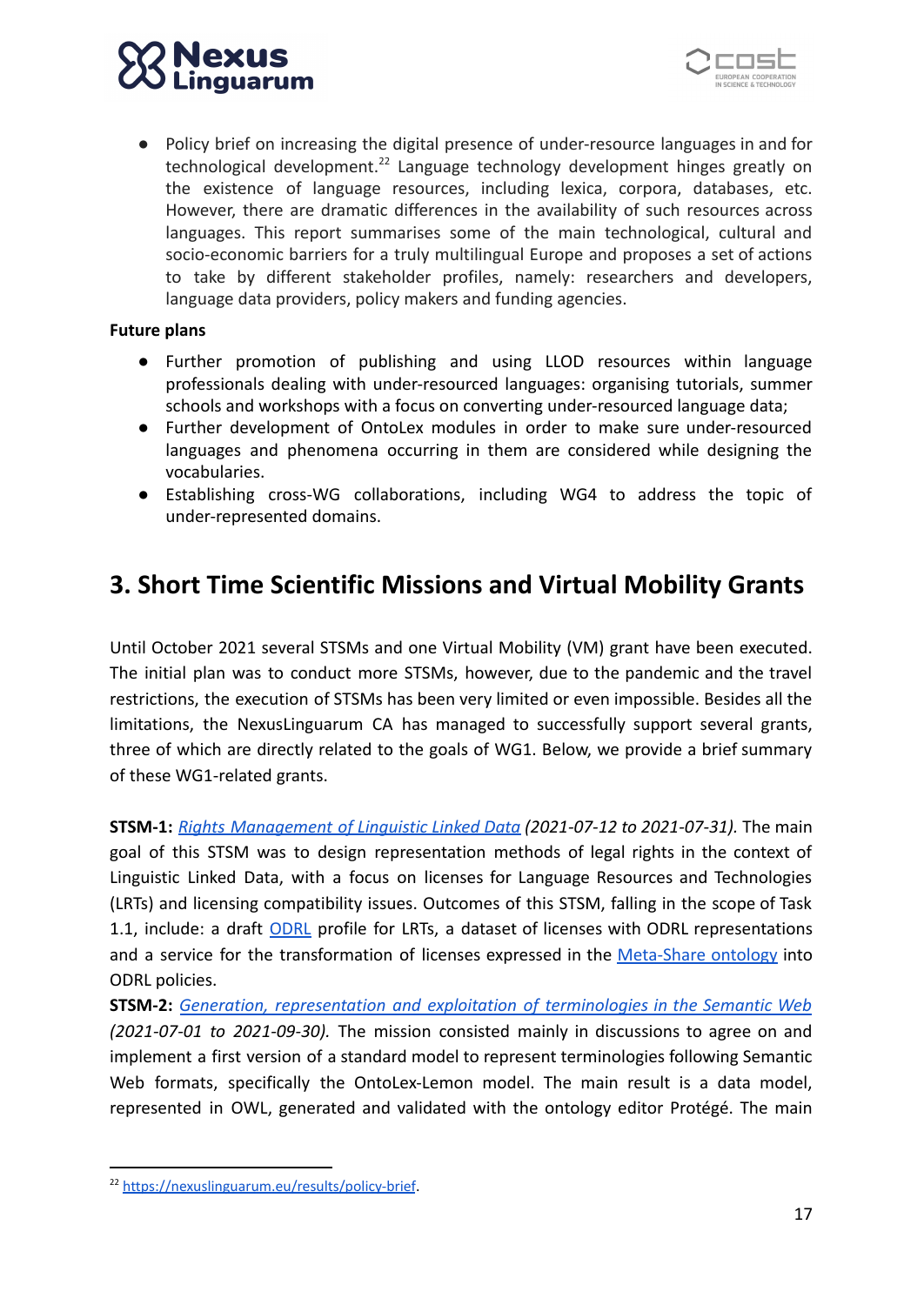



contributions of this STSM are in line with the objectives of WG1 specifically with task 1.1 on LLOD modelling.

**STSM-3:** *Corpus Analysis of Covid and [health-related](https://nexuslinguarum.eu/wp-content/uploads/2021/11/Scientific-report-LiudmilaMockiene_app7.pdf) metaphors (2021-08-15 to 2021-08-30).* The aim of the STSM was the extension of multilingual resources, i.e. carrying out research on COVID-19 and health-related metaphors based on a multilingual corpus ParlaMint and creation of a corpus covering the COVID-19 pandemic situation as presented in the Lithuanian news and social media. The analysed and processed data was represented as an initial hierarchy/ontology of the frames obtained together with the related entries. The STSM contributes directly to Task 1.2.

In addition to the STSMs listed above, the NexusLinguarum CA executed a Virtual Mobility grant which has been directly related to the WG1 goals.

**VMG-1:** *[Dictionary](https://nexuslinguarum.eu/wp-content/uploads/2021/11/ScientificReport_-VM-grant_Lindemann.pdf) Metadata (06/09/2021 to 15/10/2021)*. The aim of this VM was to prepare the ground for the integration of metadata for printed and electronic dictionaries in LexBib, a digital bibliography and Knowledge Graph project for the domain of Lexicography and Dictionary Research, which currently stores metadata for lexicography-related publications. The VM resulted in the definition of a Dictionary Metadata (DM) model, analysing, re-using and extending the relevant vocabularies (META-Share ontology for the description of Language Resources, LexVoc vocabulary for lexicographic terms, and the FRBR model and BIBO ontology for bibliographic citations). This VM contributes directly to the objectives of Task 1.1 in vocabulary development.

### <span id="page-17-0"></span>**4. Organised Events**

### <span id="page-17-1"></span>**4.1 The First Training school**

The [training](http://eurolan.info.uaic.ro/2021/) school was held on February 8-12, 2021 and was aimed at students, academics, and practitioners to learn the foundations of Linguistic Data Science. During the course of the training school, the participants were introduced to a wide range of topics: from Semantic Web, RDF and ontologies, to modelling and querying linguistic data with state-of-the-art ontology models and tools. The training school has been organised under the umbrella of the EUROLAN series of Summer Schools and was hosted virtually (online) by two institutes of the Romanian Academy, the Research Institute for Artificial Intelligence in Bucharest and the Institute of Computer Science in Iasi, as well as the "Alexandru Ioan Cuza" University of Iași, Romania. The training school was attended by 82 participants.

Due to the COVID-19 pandemic and current travel restrictions in Europe and beyond, the training school was held online. The training school has been driven and organised by WG1 members of the NexusLinguarum CA. Twelve lecturers were involved in the organization.

The training school provided valuable knowledge and trained a large number of computer scientists and linguists on how to work and benefit from linguistic linked data. This was the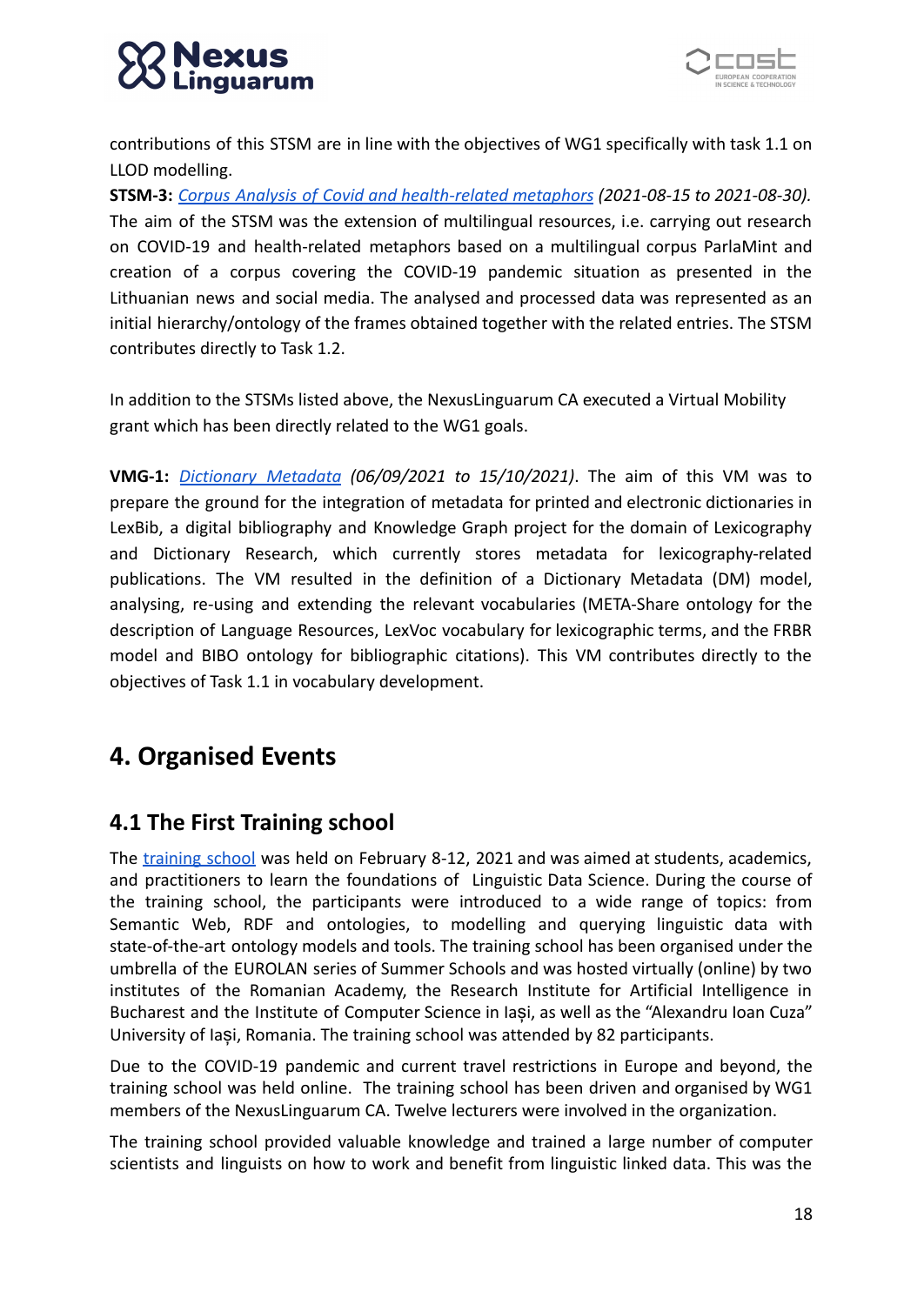



first training school organised by the NexusLinguarum CA from the series of training events that are planned to take place. It aimed to serve as an introduction to the topic of linguistic data science and build the basis for the audience to attend subsequent training schools on more advanced topics during the Action's lifetime. All the materials created during the training school are publicly available and can be further used and utilized by the community. A detailed summary of the training school can be found in the dedicated report: D1.1. [Report](https://nexuslinguarum.eu/wp-content/uploads/2021/05/D1_final.pdf) [and Training Materials of the 1st Training School](https://nexuslinguarum.eu/wp-content/uploads/2021/05/D1_final.pdf).

### <span id="page-18-0"></span>**4.2 The 3rd Ontolex Workshop @ LDK 2021**

The 3th Ontolex workshop<sup>23</sup>, organised by the W3C Ontology Lexica community group, took place during the post-conference W3C day at LDK 2021 in Zaragoza (Spain) on 4th September 2021, in hybrid mode. The event consisted of a number of status update presentations on different topics related to Ontolex, and the different *lemon* modules, followed by open discussions. The goal was to get a good picture of the current state of Ontolex and to agree on future directions for both the model and the research community behind it. A number of issues regarding the representation and encoding of lexical resources as linked data were discussed, for instance in capturing and describing morphological aspects of lexical resources, as well as the latest advancements in encoding corpus information, frequency and attestations (FrAC). The future directions were also analysed, along with topics that the Ontolex group will focus on in the next years, with emphasis on the modelling needs perceived by the Ontolex community and which could be addressed in potential future modules, e. g. support for etymological description or multimodality.

### <span id="page-18-1"></span>**4.3 LD4LT Annotation Workshop @ LDK 2021**

At the W3C Day of Third Conference on Language, Data and Knowledge (LDK-2021), the W3C CG Linked Data for Language Technology (LD4LT) and NexusLinguarum Task 1.1 leads organised a joint workshop on "Harmonizing Linguistic Annotations"<sup>24</sup> with the support of many NexusLinguarum and LD4LT contributors on Sep 4, 2021. The goal of the workshop was to lay the groundwork for future consolidation of existing vocabularies by giving introductions to the most relevant standards, as well as elaborating on a number of specific use cases and requirements and summarising the current progress on requirement analysis for linguistic annotations on the web that was conducted within LD4LT and NexusLinguarum since 2019. The presentations have been collected and will be made publicly available via a designated website. We expect that on this basis, discussions in the coming months can shift from requirement analysis to concrete modelling proposals.

### <span id="page-18-2"></span>**5. Other WG1 Related Activities**

<sup>&</sup>lt;sup>23</sup> [https://www.w3.org/community/ontolex/wiki/3rd\\_Ontolex\\_Workshop\\_@\\_LDK\\_2021](https://www.w3.org/community/ontolex/wiki/3rd_Ontolex_Workshop_@_LDK_2021)

<sup>&</sup>lt;sup>24</sup> [https://www.w3.org/community/ld4lt/wiki/LD4LT\\_Annotaton\\_Workshop\\_Zaragoza\\_2021](https://www.w3.org/community/ld4lt/wiki/LD4LT_Annotaton_Workshop_Zaragoza_2021)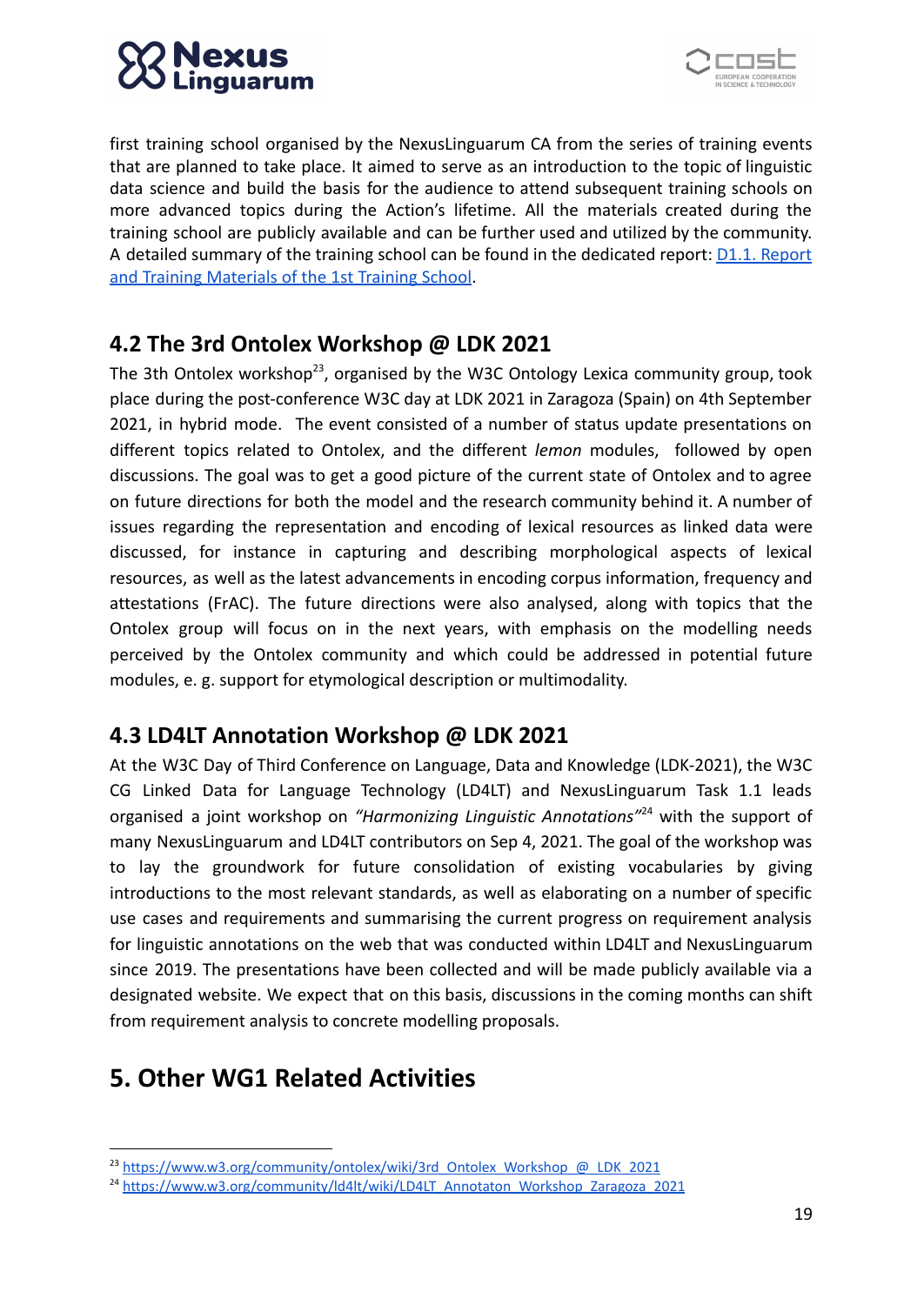



### <span id="page-19-0"></span>**5.1 Special Issue on Latest Advancements in Linguistic Linked Data**

With the rapid growth of the LLOD cloud and the increasing interest in the use of linked data for NLP, new challenges emerge concerning particular use cases and domain applications, language-specific features and quality dimensions, the evolution of LLD resources throughout time and the leverage of linguistic resources along LD technologies in NLP research, among other diverse aspects.

WG1 and WG2 members have thus organised a *special issue* in the Semantic Web Journal on the "Latest Advancements in Linguistic Linked Data" (call for [papers](http://www.semantic-web-journal.net/blog/call-papers-special-issue-latest-advancements-linguistic-linked-data)). The guest editorial board invited high-quality contributions presenting advancements in the state-of-the-art in the field of LLD methodologies and technologies and their use for NLP. The list of topics are particularly relevant to the work carried out in the Action and included Knowledge Representation for Linguistic Data, LLD Generation and Evolution, LLD Publication, Querying and Visualization, LLD and NLP research, Applications and Use Cases.

The initial deadline for submission was the 20th of November 2020, but this was extended until January 25th, 2021. The special issue received a total of 13 submissions, 5 of which were directly related to NexusLinguarum efforts. The special issue is currently on the second round of peer-review.

### <span id="page-19-1"></span>**5.2 Interaction with the other Working Groups**

WG1 collaborates closely with other WGs in the CA. There are three main open lines of joint work with WG3, *Support for linguistic data science*, and WG4, *Use cases and applications*.

### <span id="page-19-2"></span>**5.2.1 WG1 - WG3 Collaboration**

WG3 is concerned with the applications of data analytic techniques at a large scale, together with LLOD and NLP techniques, to foster the study of linguistic data. Such support for linguistic data science needs to consider the nature of the different resources, too. Since WG1 is focused on the different stages of the LLOD life-cycle and the generation of LLOD-based LRs, the two WGs have joined forces to address challenging topics such as multimodality in linguistic data and cross-lingual interlinking.

**Multimodality**. In the context of Task 3.4 *Multidimensional linguistic data*, multimodality was identified as a case of multidimensionality. As a first use case, members of Task 1.1 and Task 3.4 are working on the description of sign language data categories and data as RDF, according to available vocabularies and on-going extensions. The analysis of other resources including pictographs and data not represented in Unicode is also foreseen for the next half of the Action.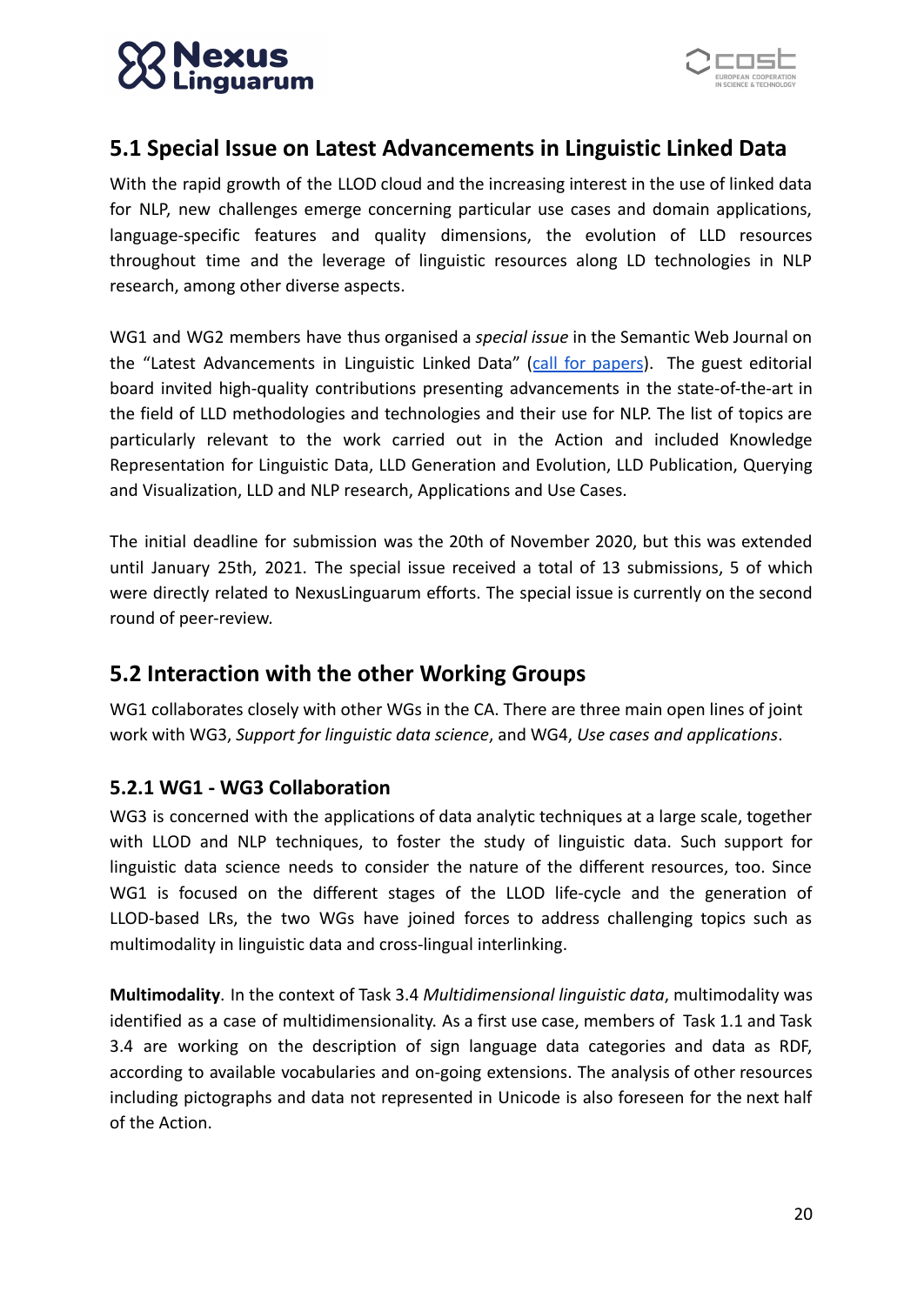



**Multilingual and cross-lingual linking.** In the context of Task 3.3, *Linking structured multilingual language data across linguistic description levels,* Task 1.1, Task 1.2, Task 1.3 and Task 1.4 members are working together with WG3 in a systematic survey on the approaches and research on multilingual LLOD. In parallel, Task 1.3 is leading a position statement on the challenges for cross-lingual linking of linguistic resources, with a focus on link discovery, link representation, access, retrieval and storage.

### <span id="page-20-0"></span>**5.2.2 WG1 - WG4 Collaboration**

WG4 studies possible use cases and applications of the technologies involved in NexusLinguarum. Specifically, WG1 and WG4 have identified different aspects in which the requirements detected by WG4 for a specific use case can be addressed jointly with WG1. The work in WG3 for some of these use cases is highly relevant as well, which leads to lines of work involving these three WGs.

The most active line of collaboration across the two WGs as of today revolves around the topic of **diachronicity**. This collaboration concerns a specific WG4 use case, namely, UC4.2.1, the main goal of which is the creation of a comparative methodological framework for tracing the evolution of concepts across different languages and humanities disciplines (including history, literature and philosophy). This methodology foresees the construction of multilingual Semantic Web ontologies on the basis of results emerging from the application of NLP tools on diachronic corpora. These ontologies will trace changes in the significance of concepts and the linguistic expressions used to refer to them, which will likely necessitate the extension of currently existing LLD vocabularies in order to deal with diachronic information. The role of WG1 is to work on this and other modelling aspects of the use case. One initial result of this ongoing work has been the submission of a joint article for the special issue of the Semantic Web Journal on Linguistic Linked Data. This article is currently under review<sup>25</sup>.

With respect to the next topics to explore jointly in the following months, a **matrix of collaboration** was put forward by WG4 and completed jointly with WG1. This matrix is summarised due to space reasons in Table 2.

<sup>25</sup>http://www.semantic-web-journal.net/content/llod-and-nlp-perspectives-semantic-change-humanities-resear ch-0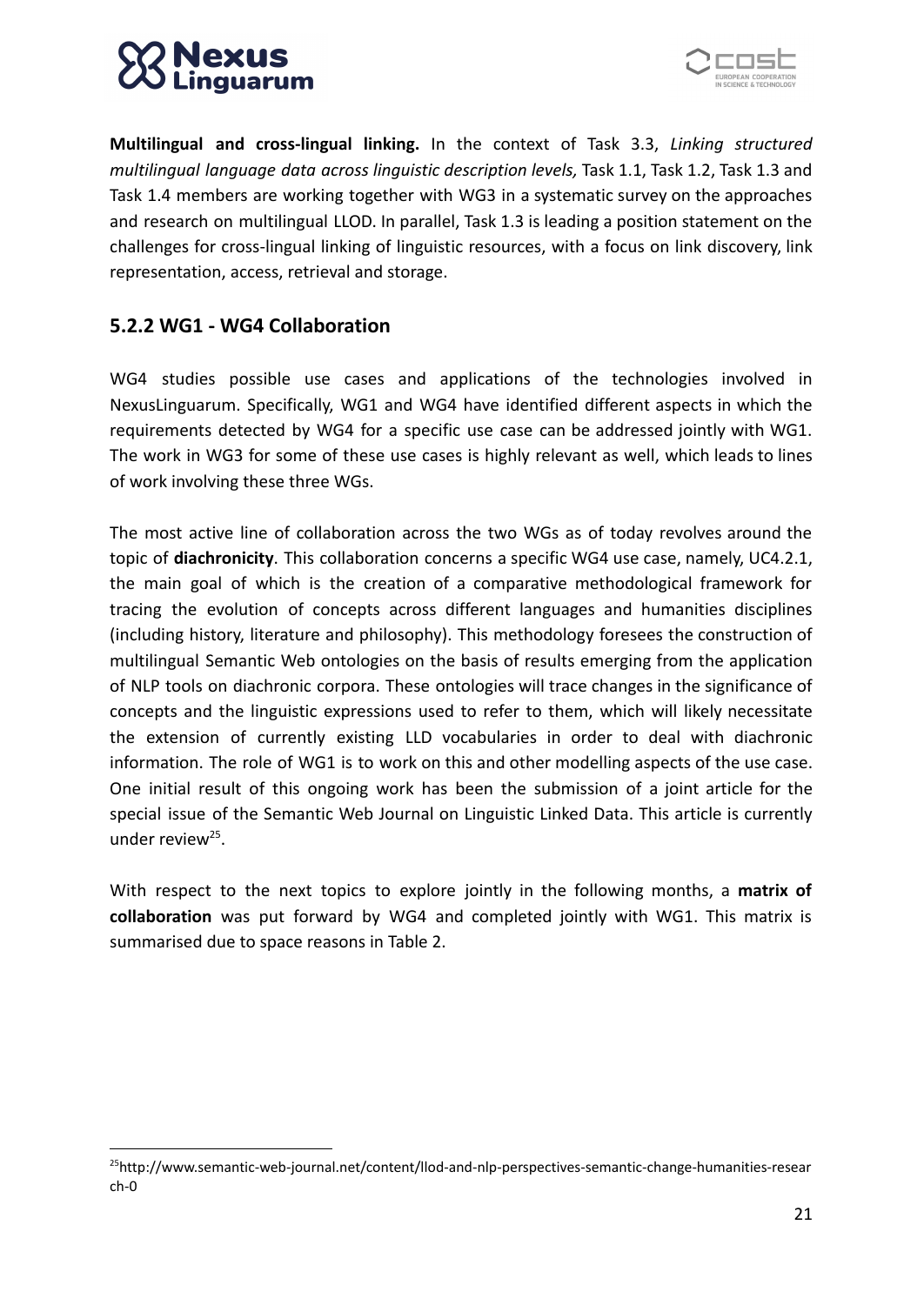



|                                                         | <b>Task 4.1 Linguistics</b>                                                                                |                                                                   | <b>Task 4.2 Humanities &amp; Social</b><br><b>Sciences</b>                                                      |                                                                                                                                                 | <b>Task 4.3 Technology</b>                                                 |                                   | <b>Task 4.4 Life Sciences</b>                                                           |                             |
|---------------------------------------------------------|------------------------------------------------------------------------------------------------------------|-------------------------------------------------------------------|-----------------------------------------------------------------------------------------------------------------|-------------------------------------------------------------------------------------------------------------------------------------------------|----------------------------------------------------------------------------|-----------------------------------|-----------------------------------------------------------------------------------------|-----------------------------|
|                                                         | UC4.1.1 Media<br>and Social<br><b>Media</b>                                                                | <b>UC 4.1.2</b><br><b>Language</b><br><b>Acquisition</b>          | <b>UC 4.2.1</b><br><b>Humanities</b>                                                                            | <b>UC 4.2.2</b><br><b>Social</b><br><b>Sciences</b>                                                                                             | <b>UC 4.3.1</b><br><b>Cybersecurity</b>                                    | <b>UC 4.3.2</b><br><b>FinTech</b> | <b>UC 4.4.1</b><br><b>Public Health</b>                                                 | <b>UC 4.4.2</b><br>Pharmacy |
| <b>T1.1 Modelling</b>                                   | Cross-linguistic<br>modeling of<br>nsive language<br>taxonomies                                            | hatespeech/offe LLOD modelling<br>of language<br>acquisition data | Modelling of<br>semantic<br>change in<br>diachronic<br>corpora                                                  | Modelling of<br>discourse<br>annotations and<br>discourse<br>marker<br>inventories;<br>semantics and<br>pragmatics of<br>speaker's<br>attitudes | Modelling of<br>cybersecurity<br>terminology<br>data                       |                                   | Modelling an<br>ontology of<br>conceptual<br>metaphors<br>through<br>semantic<br>frames |                             |
| <b>T1.2 Resources</b>                                   | LRs related to a<br>correlation<br>between<br>emotions/senti<br>ment types and<br>categories of<br>offence |                                                                   |                                                                                                                 |                                                                                                                                                 |                                                                            |                                   | Ontologies<br>related to public<br>opinion or public<br>sentiment                       |                             |
| T1.3 Interlinking                                       | Interlinking of<br>sentiment/emoti<br>on classes to<br>offensive<br>language<br>categories                 |                                                                   | Interlinking of<br>concepts<br>accross<br>different<br>languages using<br>multilingual<br>diachronic<br>corpora | Analysis of<br>multilingual<br>aspects of<br>discourse<br>markers;<br>interlinking<br>semantics of<br>speaker's<br>attitudes                    | Application of<br><b>LLOD</b> for<br>bilingual<br>termbase data<br>linking |                                   |                                                                                         |                             |
| <b>T1.4 Sources quality</b>                             |                                                                                                            |                                                                   |                                                                                                                 |                                                                                                                                                 |                                                                            |                                   |                                                                                         |                             |
| T <sub>1.5</sub><br><b>Under-resourced</b><br>languages |                                                                                                            |                                                                   |                                                                                                                 |                                                                                                                                                 |                                                                            |                                   |                                                                                         |                             |

**Table 2.** Matrix of potential topics of collaboration for the next months designed by WG4 and filled in at an inter-WG meeting.

### <span id="page-21-0"></span>**6. Future Directions and Summary**

Within the first 24 months of the NexusLinguarum COST Action, the work within WG1 has been primarily focused on the establishment of a stable leading structure and kick-of and intensify both the inter-WG and intra-WG collaborations. The work within WG1 has fulfilled its set goals, and in particular: establish foundations for development, publishing, modelling, linking, enrichment, quality assurance and repair of LLOD resources. WG1 has also organised a number of events in order to strengthen the links among the community members. Also, several STSMs and Virtual Mobility grants have been successfully organised.

For the following period, the WG1 will put its focus on i) execution of more STSMs and Virtual Mobility Grants, ii) provide stronger support for ITC conference grants, iii) organise WG1 dedicated meeting on specific topics, iv) participate in the organization of planned NexusLinguarum events such as the training schools, v) intensify collaboration with other related initiatives in the field of standards and metadata, and last but not least v) provide well defined guidelines and best practices for development and use of Linguistic Linked (Open) Data resources.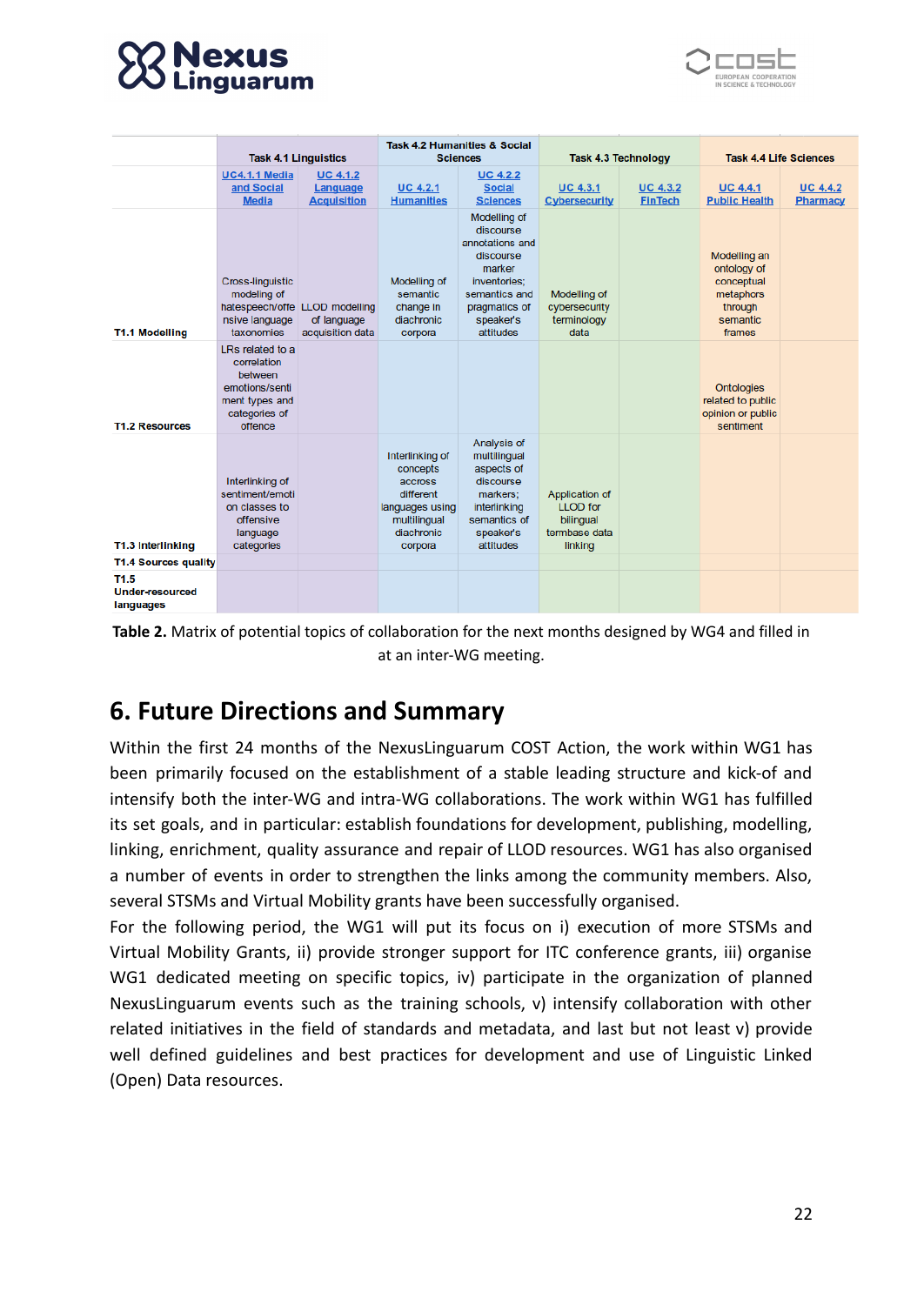



### <span id="page-22-0"></span>**7. Publications**

### <span id="page-22-1"></span>**WG1 (publications spanning across all tasks)**

Ionov, M., McCrae, J.P., Chiarcos, C., Declerck, T., Bosque-Gil, J., Gracia, J., eds. Proceedings of 7th Workshop on Linked Data in Linguistics (LDL 2020). ELRA; 2020.

Kernerman, I., Krek, S., McCrae, J. P., Gracia, J., Ahmadi, S., & Kabashi, B. (2020, May). Proceedings of the 2020 Globalex Workshop on Linked Lexicography. In *Proceedings of the 2020 Globalex Workshop on Linked Lexicography*.

Declerck T., McCrae J., Hartung M., Gracia, J., Chiarcos, Ch., Montiel, E., Cimiano, P., Revenko, A., Sauri, R., Lee, D., Racioppa, S., Nasir, J., Orlikowski, M., Lanau-Coronas, M., Fäth, C., Rico, M., Elahi, M. F., Khvalchik, M., Gonzalez, M., Cooney, K. Recent Developments for the Linguistic Linked Open Data Infrastructure. In: Proc. of the 12th Conference on Language Resources and Evaluation (LREC 2020). Marseille (France): ELRA; 2020:5660-5667.

#### <span id="page-22-2"></span>**T1.1**

Khan, A. F., Chiarcos, C., Declerck, T., Gifu, D., García, E. G. B., Gracia, J., ... & Truica, C. O. (under review). When Linguistics Meets Web Technologies. Recent advances in Modelling Linguistic Linked Open Data. Semantic Web Journal.

[in collaboration with WG4] Armaselu, F., Apostol, E. S., Khan, A. F., Liebeskind, C., McGillivray, B., Truica, C. O., ... & van Erp, M. (under review). LL (O) D and NLP Perspectives on Semantic Change for Humanities Research. Semantic Web Journal.

Chiarcos, C., Ionov, M., de Does, J., Depuydt, K., Khan, F., Stolk, S., ... & McCrae, J. P. (2020, May). Modelling frequency and attestations for ontolex-lemon. In Proceedings of the 2020 Globalex Workshop on Linked Lexicography (pp. 1-9).

Chiarcos, C., Declerck, T., & Ionov, M. (2021, January). Embeddings for the Lexicon: Modelling and Representation. In Proceedings of the 6th Workshop on Semantic Deep Learning (SemDeep-6) (pp. 13-19).

### <span id="page-22-3"></span>**T1.2**

[in collaboration with T1.4 and T1.5] di Buono, M. P., Oliveira, H. G., Mititelu, V. B., Spahiu, B., & Nolano, G. (under review) Paving the Way for Enriched Metadata of Linguistic Linked Data. Semantic Web Journal.

G. Nolano, M. Fazleh Elahi, M. Pia di Buono, B. Ell, P. Cimiano "An Italian Question Answering System based on grammars automatically generated from ontology lexica". CLiC-it 2021: Eighth Italian Conference on Computational Linguistics - Milan, 26-27-28 January 2022.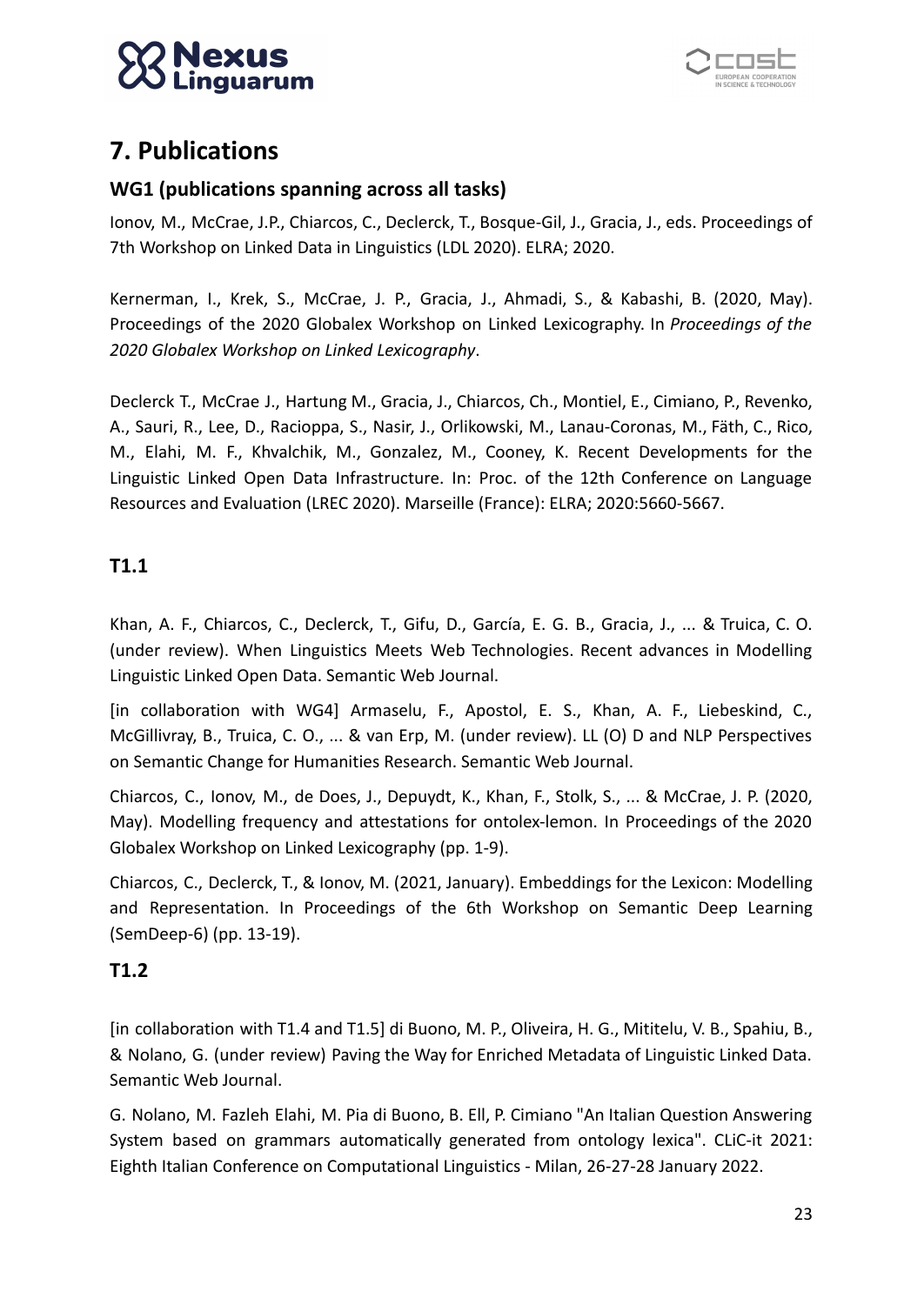



Chiarcos, C., Klimek, B., Fäth, C., Declerck, T., & McCrae, J. P. (2020, May). On the Linguistic Linked Open Data Infrastructure. In Proceedings of the 1st International Workshop on Language Technology Platforms (pp. 8-15).

Gracia J., Fäth C., Hartung M., Ionov, M., Bosque-Gil, J., Veríssimo, S., Chiarcos, C., Orlikowski, M. Leveraging Linguistic Linked Data for Cross-Lingual Model Transfer in the Pharmaceutical Domain. In: Fu B, Polleres A, eds. Proc. of 19th International Semantic Web Conference (ISWC 2020). Springer